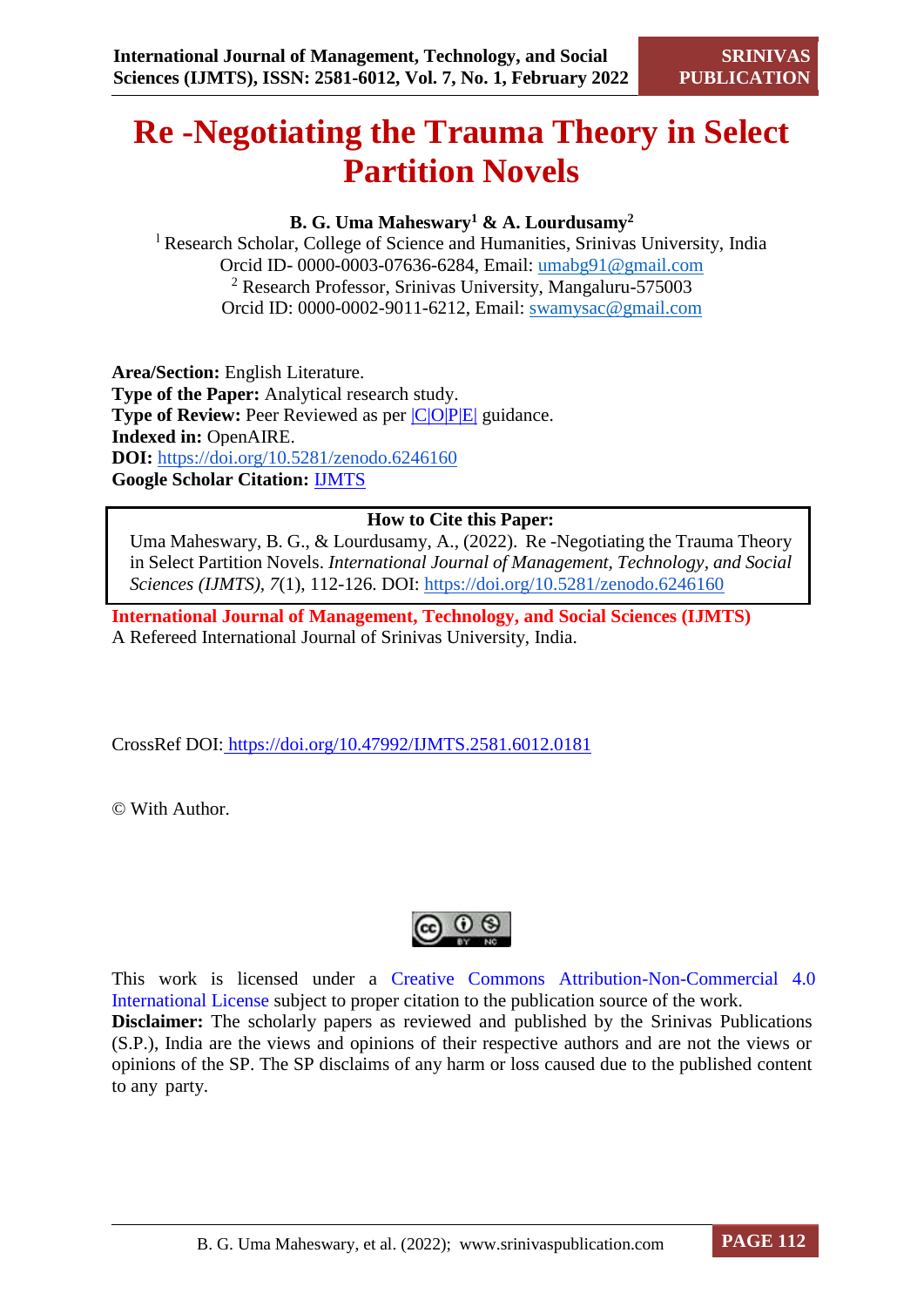# **Re -Negotiating the Trauma Theory in Select Partition Novels**

# **B. G. Uma Maheswary<sup>1</sup> & A. Lourdusamy<sup>2</sup>**

<sup>l</sup> Research Scholar, College of Science and Humanities, Srinivas University, India Orcid ID- 0000-0003-07636-6284, Email: [umabg91@gmail.com](mailto:umabg91@gmail.com) <sup>2</sup> Research Professor, Srinivas University, Mangaluru-575003 Orcid ID: 0000-0002-9011-6212, Email: [swamysac@gmail.com](mailto:swamysac@gmail.com)

# **ABSTRACT**

**Purpose:** *This paper analyses the traumatic aspects prevalent in select Partition novels in Indian English literature. An inquisition of how these writers delineate the traumatic condition of the women characters in their partition narratives and the manner in which they interweave memories, pangs, sufferings, thoughts, riots and experiences with their past and the sense of trauma experienced by them. This study will be examined in detail on the effects of disaster or catastrophe on the inner psyche of characters and consciousness that dismantles the identity of an individual.*

**Design/Methodology/Approach:** *It will be a qualitative analysis including close reading, interpreting, comparing, and contrasting the primary sources chosen for the study. Critical essays on trauma theory and partition novels and books on partition narratives and trauma theory will also be incorporated to conduct the research.*

**Findings/Results:** *The outcome of the partition of the Indian subcontinent will ever be an issue of national prominence. The Partition event has enhanced many problems and inquiries about citizenship, national identity and traumatic experiences of the people. However, it is often examined, it still postulates from us an upholding pursuit for many essential answers.*

**Originality/Value:** The literature *of partition sheds light on the then subsisting doctrines and its shift due to partition, which renders in new discernment about the social, historical and psychological experiences during that time. Partition induced a great agitation in history that interwoven with the miseries and trauma. These novels investigate how people outlived the holocaust, how they survived grappled with the trauma and renew their lives. These writers have perceived the pathos of people and the human agonies that preceded and accompanied partition. These novels demonstrate the impressions of abstruse nostalgia of the survived and deposed and intense pain of missing their motherland forever.*

**Paper Type:** *Analytical research study.*

**Keywords**: *Partition novels, Trauma theory, Psychology, Post Traumatic Stress Disorder.*

# **1. INTRODUCTION :**

Indian English literature, a global phenomenon, possesses an enviable place in the realm of world literature. The Partition novel is an offspring of Indian English literature. The Indian English writer has an added advantage of having both the literary tradition connected to an Indian life and using a language and the literary genres that tie him to the literature. Indian National Movement and the struggle for freedom of India and the death, destruction and suffering caused by it, depiction of hunger and poverty of Indians, Indian rural life, conflict between tradition and modernity were some of the most prominent themes. The Partition novels bring out the artistic rendering of the sociological, cultural and even the political dimensions of life.

#### **2. OBJECTIVES** :

(1) To examine the concept of traumatic condition of women underlined in the partition novels.

- (2) To analyse the duration of the agonising trauma of a woman or society prolonged.
- (3) To explore the conflict of trauma theory with the social and political catastrophe.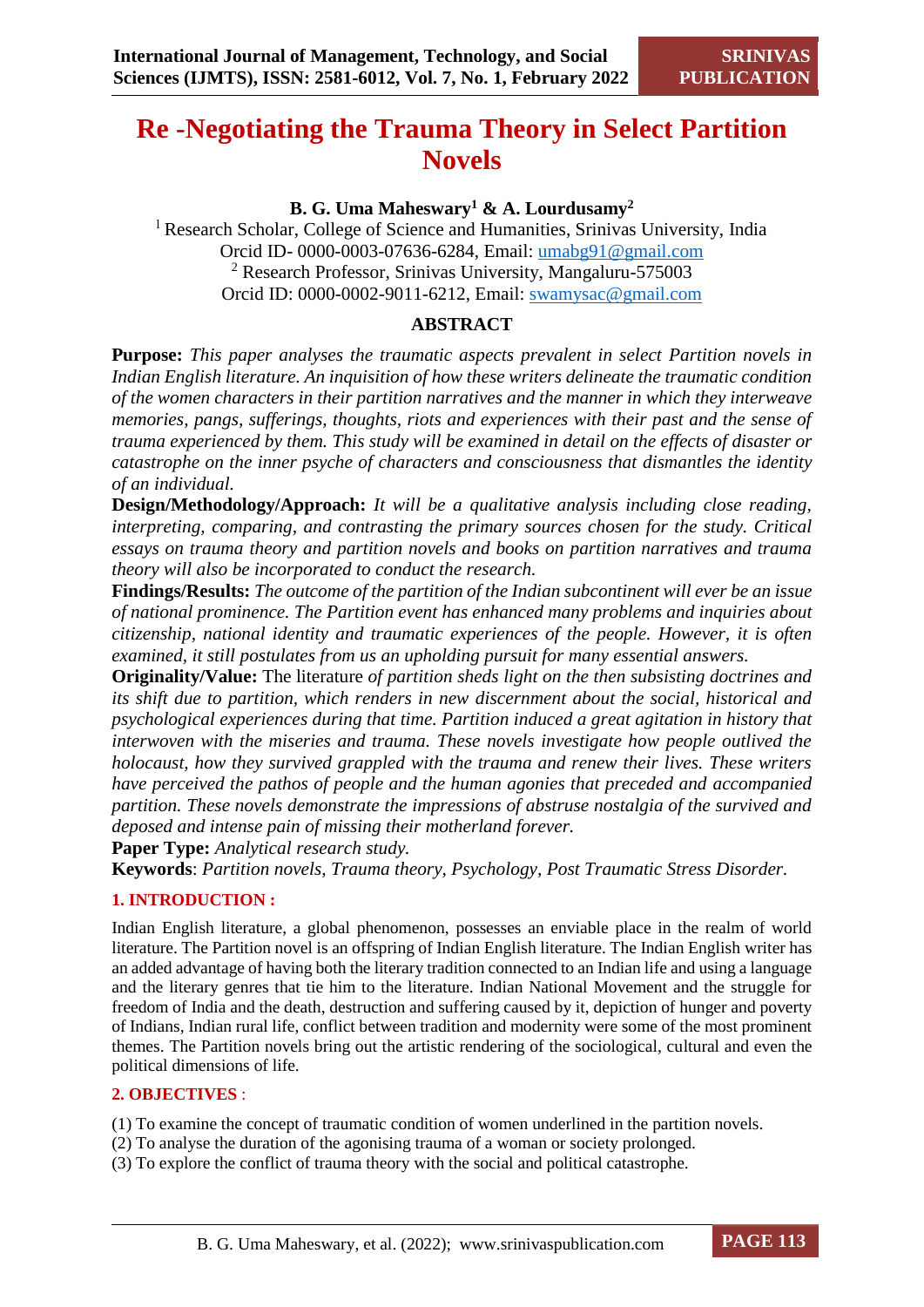(4) To examine how these works throw light to the Post Traumatic Stress Disorder experienced by the women characters.

#### **3. SUMMARYOF FINDINGS BY SEVERAL WRITERS :**

#### **3.1 Summarises the contribution of various authors on Partition narratives:**

Cathy Caruth systematically conducted a penetrating study of traumatic events, which unendurable in their repulsion and strength, they frequently subsist as memories that are not instantly realised as truth. Traumatic experiences are apprehended not only through the direct acquisition of facts but also through a procedure of disclosing where and why cognisant comprehension and memory give out. Cathy Caruth begins a new light on traumatic experience, which enlightens the study of a reviewer [1].

Jefferay provides an insight for the study on a social theory of collective trauma, which elucidates the evolution and diminution of collective agency. The cause of collective trauma interconnected with the experience of religion, caste, race, ethnicity, social agony, nation, gender and class. These are significant media to inflict social agony and anguish. Author analyses cause of trauma process by examining the sufferings of the people who emancipated it and who was on the receiving terminal [2].

Yusin has mentioned in her study that partition Holocaust of 1947 witnessed by the agony of separation, loss of family members and friends, and both physical and mental pain. It has altered not simply the dimension of the history of the nation but also shaped the psychological condition of the people that proceed to the trauma. Jennifer Yusin examines 1947 partition as the most traumatic occurrence in the history [3].

Urvashi Butalia explores that the historical event of partition in 1947, India, divided into two nations, India and Pakistan, based on the religious background. Numerous people lost their homes, villages, families and relationships. Urvashi Butalia tries filling this void by identifying people and their individual sufferings, pain and agony and trauma at the focus of the partition of occurrence [4].

Dipak Raj intends to focus on the impact of partition on the people of the two nations, India and Pakistan. The train used as an emblem of the connecting link of two desperate nations. It picturises the catastrophe of people in the backdrop of death, agony and bloodshed that occurs during India's partition and Pakistan [5].

Narendra Singh and Yashpal express the aim of the study was to apprehend the recent cultural politics approach to Chaman Nahal's partition novel *Azadi*. This paper discusses the refugee experiences prevailing in the novel. This novel narrates the tragic account of Hindus and Sikhs refugees from Silakot. The specific theory of partition vehemence and refugee experience descends from Miranda Alcock's *Refugee Trauma -the Assault on Meaning* and Miriam George's *A Theoretical Understanding Refugee* Trauma [6].

Bahadur Narendra discusses the central theme of trauma as delineated in B. R. Rajan's Partition novel *The Dark Dancer*. The significant reasons behind the occurrence of trauma are scattered form of social structures and unstable psyche. The paper firstly deals with trauma as a theory then seeks to examine the novel *The Dark Dancer* from traumatic perspective. Researcher will describe the cause of trauma and how it effects on the protagonist [7].

Anuradha intends to make an assessment if the author has been successful to portray partition holocaust in the novel. This paper analyses the historical perspective underlined in this novel. This study aims to investigate the horror of partition, conflict of identity and deliberate cataclysm of partition [8].

Balamurugan and other authors identified to take up the narration of Pre -Independence condition, traumatic aftermath of partition and post-independence situation. The study highlights the violence, atrocities, agonies, conflicts and the sufferings of partition. These prospects are adopted as component of the critique in the paper [9].

Beerendra Pandey constitutes a comparative study of two Indian English partition novels, which deals with doctrine of non-violence put forward by Mahatma Gandhi, which also analyses the social confrontation between two cultures and two religions as well [10].

Uma Parameswaran systematically elucidates the account of a woman torn between family responsibility, the aspiration for education, and illicit love relationship. Exploration for dominance greater than one's destiny is a significant theme of the work [11].

Padma Mongia explores the postcolonial aspect in *The Shadow Lines*, which also examines the appropriateness of nationalism's concern with the two new boundaries of India and Pakistan. This systematically fills up the gaps in nationalist histories and validity of the nation and nationalism [12].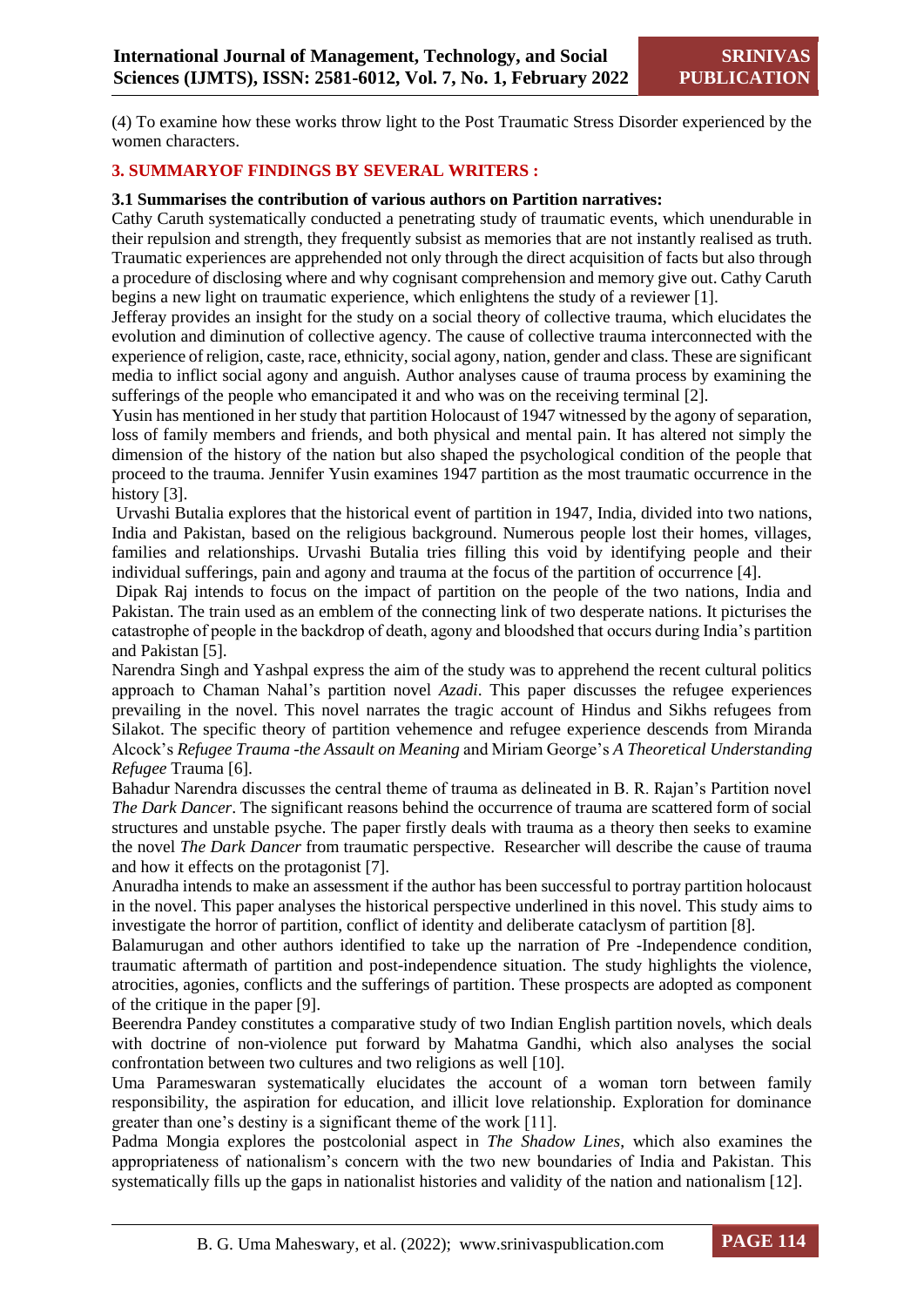# **Table1:** Summary of findings.

| <b>Sl. No</b>   | <b>Author</b>                | <b>Date</b> | <b>Findings</b>                                                                                                                |
|-----------------|------------------------------|-------------|--------------------------------------------------------------------------------------------------------------------------------|
|                 | Balaev, M. [13]              | 2014        | Attempting to conduct a penetrating study of traumatic<br>events.                                                              |
| $\overline{2}$  | Williams, Linda [14]         | 1999        | Discusses an insight for study on a social theory of<br>collective trauma.                                                     |
| 3               | Azmi, M. N. L.<br>[15]       | 2018        | Explores partition holocaust of 1947.                                                                                          |
| $\overline{4}$  | Akhtar, S. [16]              | 2018        | Examine the historical occurrence of partition in 1947<br>based on the religious background.                                   |
| 5               | Feldman, Shoshanna<br>$[17]$ | 1992        | Interprets the impact of partition on the people of the<br>divided nations, India and Pakistan.                                |
| 6               | Memon. M. U. [18]            | 1998        | The study was to interpret the recent cultural politics<br>approach to partition literature.                                   |
| $\tau$          | Leonard, D. [19]             | 2017        | Expresses the core team of trauma as delineated in<br>partition narratives.                                                    |
| 8               | Kabir, A. J. [20]            | 2005        | Attempts to analyses the traumatic perspectives of<br>women.                                                                   |
| 9               | Talbot, I. [21]              | 2009        | The study highlights violence, conflicts and sufferings of<br>the partition event.                                             |
| $10\,$          | Singh, K. [22]               | 2005        | First Partition novel in Indian literature.                                                                                    |
| 11              | Nahal, C. [23]               | 2001        | Discusses the story of woman torn between family<br>responsibility and education.                                              |
| 12              | Verma, K. D. [24]            | 2000        | Discusses the post-colonial viewpoint in The Dark<br>Dancer.                                                                   |
| 13              | Nabar, V. [25]               | 2021        | Expresses the Traumatic condition of the characters in<br>the fragmentary world.                                               |
| 14              | Bangari, Y. B. [26]          | 2017        | Discuss the various plight of the characters in The Bend<br>in the Ganges.                                                     |
| 15              | Bagga, C. [27]               | 2021        | Interprets the human values on the background of<br>Chaman Nahal's Azadi.                                                      |
| 16              | Kapur, N. [28]               | 1999        | Analysis of the condition of women during the time of<br>partition.                                                            |
| 17              | Ghosh, A. [29]               | 1999        | Interprets post-partition scenario of violence.                                                                                |
| 18              | Banerjee, S. [30]            | 2020        | Analyses the wounds of the partition.                                                                                          |
| 19              | Kumar, S. K. [31]            | 2018        | Expresses Hinduism, Islam and Christianity as the three<br>banks that condition the flow of the life-stream of the<br>country. |
| 20              | Butalia, U. [32]             | 2017        | She examines the effects and after effects of partition.                                                                       |
| $\overline{21}$ | Daiya, K. [33]               | 2011        | He assesses the causes and consequences of the partition<br>in India.                                                          |
| 22              | Brass, C. R. [34]            | 2003        | Discusses the defects of genocide.                                                                                             |
| 23              | Zamindar, V. F. Y.<br>$[35]$ | 2007        | Analyses the experiences of common people against the<br>bureaucratic intervention.                                            |
| 24              | Barenscott, A. [36]          | 2006        | Expresses the views of depressed classes.                                                                                      |
| $\overline{25}$ | Long, R. D. [37]             | 2015        | Portrays the historical developments of Pakistan.                                                                              |
| 26              | Ali, R. U. [38]              | 2009        | Sketches India's national history from independence to<br>the $20th$ century.                                                  |
| 27              | Singer, W. [39]              | 2018        | Paints the historical development of India from British<br>Indian empire to India as a nation.                                 |
| $28\,$          | Roy. K. [40]                 | 2014        | Discusses the democracy in Muslim societies.                                                                                   |
| 29              | Waseem. M. [41]              | 2007        | Scrutinizes the terror of partition event.                                                                                     |
| 30              | Gnanamony, R. [42]           | 2007        | Examines the horror of partition holocaust.                                                                                    |
| 31              | Akram <sup>[43]</sup>        | 2019        | Analyses the trauma experienced by women.                                                                                      |

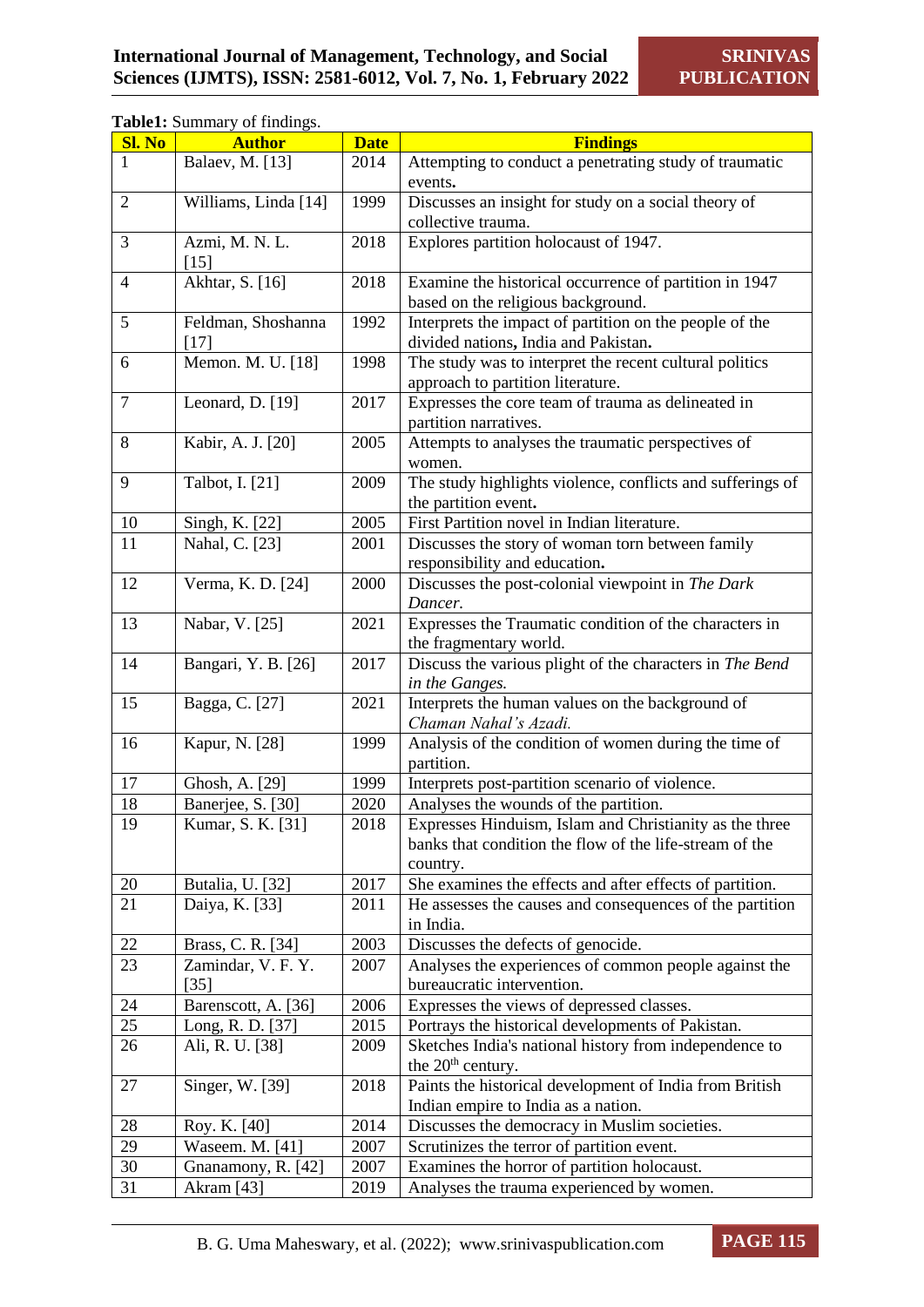# **International Journal of Management, Technology, and Social Sciences (IJMTS), ISSN: 2581-6012, Vol. 7, No. 1, February 2022**

| 32 | Kabir, A. J. [44]        | 2005 | Inspects the trauma of the 1947 partition of British India   |
|----|--------------------------|------|--------------------------------------------------------------|
|    |                          |      | through the figure of the border.                            |
| 33 | Yusin, J. [45]           | 2011 | Illustrates the trauma of the characters in the novel Azadi. |
| 34 | Naukar, B. [46]          | 2002 | Outlines the enormous effect of violence and intolerance     |
|    |                          |      | of partition.                                                |
| 35 | Kaul, S. [47]            | 2002 | He develops an original social theory of trauma.             |
| 36 | Bharadwaj, P. [48]       | 2015 | Analyses evolution of partition narratives.                  |
| 37 | Yusin, J. [49]           | 2008 | Examines the scientific background of trauma.                |
| 38 | <b>Blalock</b> , A. [50] | 1937 | Examines the effect of partition trauma.                     |
| 39 | Gairola, R. K. [51]      | 2016 | Delineates partition trauma on the background of films.      |
| 40 | Mehta, R. B. [52]        | 2014 | Distinguishes the various aspects of trauma.                 |
| 41 | Eyerman, R. [53]         | 2015 | Analyses the effects of partition holocaust in society.      |
| 42 | Butalia, U. [54]         | 2016 | Brought cultural transformation caused by partition.         |
| 43 | N, Baishya [55]          | 2012 | Analyses how partition creates refugees in society.          |
| 44 | Burki, S. J. [56]        | 2018 | Delineates plight of women in colonial India.                |
| 45 | Dar, B. [57]             | 2013 | Picturizes the identity crisis of women during the time of   |
|    |                          |      | partition.                                                   |
| 46 | Khan, N. S. [58]         | 2011 | Enumerates the upheaval of partition literature in Hindi     |
|    |                          |      | and Urdu.                                                    |
| 47 | Prakash, B. [59]         | 2009 | Analyses the discourse of trauma in Indian English           |
|    |                          |      | Punjabi partition novels.                                    |
| 48 | Panthi, D. R. [60]       | 2012 | Comparative study of Chaman Nahal's Azadi and                |
|    |                          |      | Sidhwa's Ice Candy Man.                                      |
| 49 | Pandey, B. [61]          | 2020 | Discusses the significant of trauma theory in                |
|    |                          |      | contemporary literature.                                     |
| 50 | Kabir, A. J. [62]        | 2014 | Outlines the effect of partition in Punjab.                  |
|    |                          |      |                                                              |

# **4. METHODOLGY :**

It will be a qualitative analysis including reading, interpreting, comparing and contrasting the primary sources chosen for the research. Critical essays on Partition novels and trauma theory and books on Partition narratives and trauma theory will also be incorporated to conduct the analytical study.

# **5. LITERATURE REVIEW :**

Trauma is one of the most advanced subjects of coeval literature that is apparent itself in popular fiction. Trauma is an event that can happen because of losing something, such as death of family, couple, people who have good relationship. This studied about the analysis of trauma in partition novels. The aims of this study are to describe the portrayal of Post Traumatic Stress Disorder experienced by the characters in the partition novels and the way of the characters healing it in the novel. The implication of this thesis is to inform the people that trauma will give a dangerous effect if it shows symptoms like intrusive, avoidance and arousal after experiencing trauma.

## **5.1 Trauma Theory**

Jean Martin Charcot, a French physician, was first identified the association between trauma and hysteria in the late 19th century. Freud instigated Charcot's study of trauma in 1893. From the starting the special focus in the study of trauma was personal experience such as domestic violence, violation, illness, death of loved ones and maltreatment of child. Progressively the study of trauma acquired various dimensions like victims of natural calamities, terrorist attacks and socio- political events. These events created an adverse effect that has summated to the extent of the traumatic experience.

The past Millennium saw numerous ethnic and Civil Wars, two WorldWars, which also witnessed two major partitions in the disintegrated manner of the Soviet Union and India's partition. The soldiers who participated in the Wars were affected by "shell shock syndrome". Due to this syndrome, they exhibit reactions of outermost fear, extreme anxiety, guilt feelings and reiteration of the traumatic experience in their dreams. Holocaust is considered a substantial occurrence in the study of trauma, which created and inconceivable conflict, agitation, hopelessness and turmoil in the minds of the people. The survivors showed various symptoms like anxiety, memory disorders, nightmares, perversion and apprehend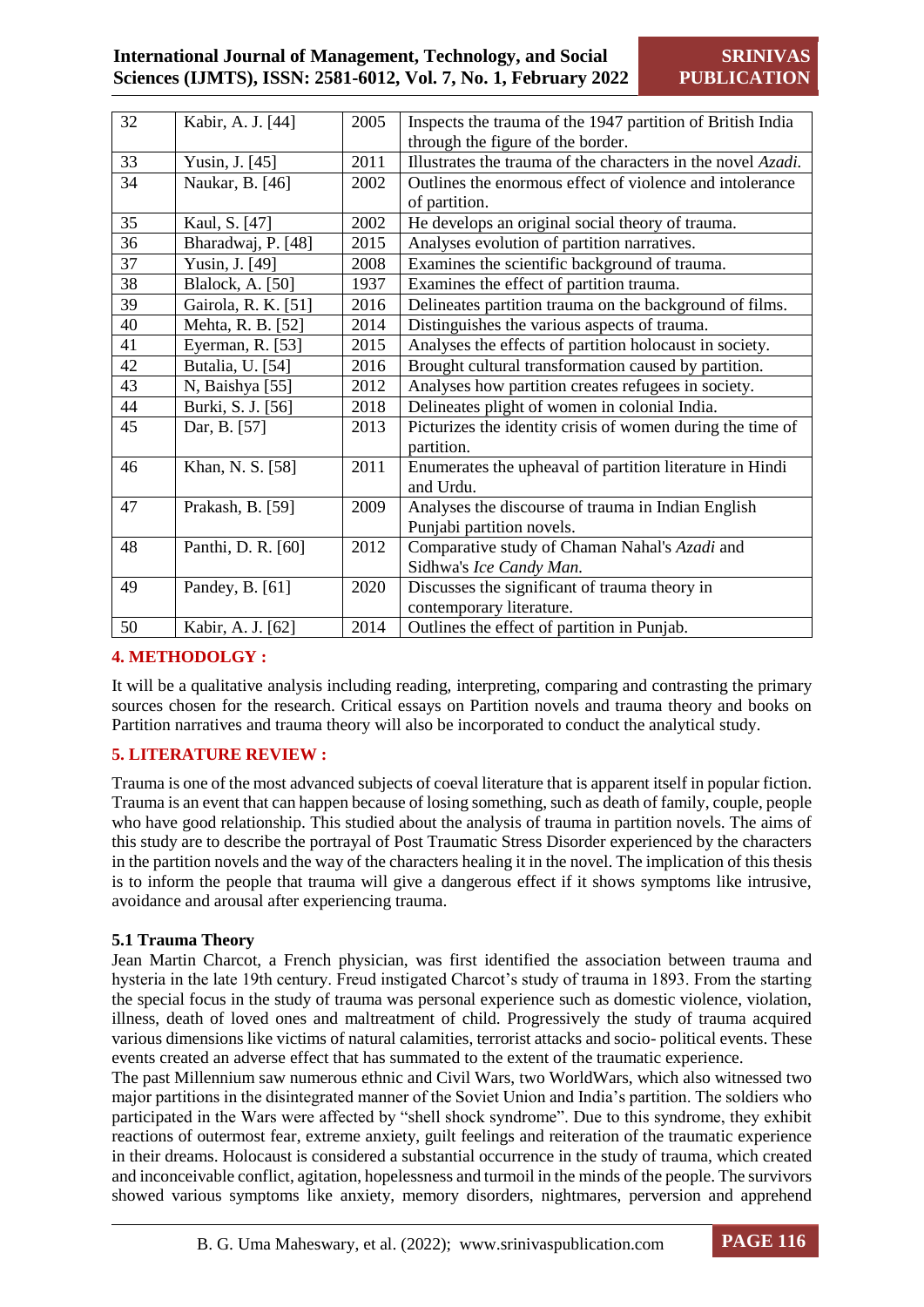perception of space and time. The various dimensions of human suffering paved the foundation in the field of trauma theory [13][14][15][16][17].

The past decade witnessed an extensive elaboration of the trauma studies, which is broadly considered a component of the discipline of Psychology, but trauma studies created its own space in the modern humanities as well. The traumatic situation induced a vitriolic effect on psychological, physical and spiritual aspects of an individual. The concatenation of trauma shatters the mind and emotional balance and jeopardises the development of an individual which also destabilizes the personality of an individual.

The word 'trauma' is taken from Greek, which means 'wound', denoting an injury inflicted on body. Subsequently, it acquired the meaning as wound inflicted upon mind. Sigmund Freud and Joseph Breucer concentrated on the deed that any disconfirming experiences, which render agitating emotions can be traumatic.

In *Trauma: Explorations in Memory* Cathy Caruth depicts trauma as a stroke to the tissues of the psyche, that hurtor distresses an individual. Webster's *New College Dictionary* in 1995 delineated trauma as an emotional strock that creates substantial and lasting damage to the psychological disclosure of the individual, commonly leading to neurosis; something that harshly agitates the mind or emotions. Trauma comprises daydreams, nightmares, flashbacks and hallucinations in which the individual incessantly assuages the horror [18][19][20][21][22][23].

Kai Erikson acquaints his concept of individual trauma and collective trauma. Individual trauma is the stroke to a person's mind, while collective trauma is an attack on the social framework, which breaks up the lives of the entire community. In individual trauma victim indulges due to his vulnerability to violence, death and devastation that induce the individual petrified, fearful and desolate while collective trauma the blow is regularly felt, there is a gradual recognition that the attachment that the members of the community contributed no longer subsists, everyone is powerless to acquire the support system. Trauma theory is a union of neurobiological and psychological theories pertaining to the process of mind and memory and semiotic theories regarding the action of language, associations and symbolisation which term, trauma theory, first appears in Cathy Caruth's "*Unclaimed Experience*". Though trauma can be induced by psychological action, the outcome is more arisen to someone's psychology. This is the real effect that will be faced by someone who has traumatic experience which is known as Post Traumatic Stress Disorder. PTSD can formulate pursuiting a traumatic occurrence that threatens your safety or makes you sense helpless. PTSD explicates variously from person to person [24][25][26][27].

## **5.2 Partition novels in Indian literature**

The partition of the subcontinent has determined India's past and present. The descent of Pakistan can be deciphered in the pre- British period, but its entire dissemination occurred in the eve of the British recession from India. Elevation and termination of the British conspiracy resulted in the partition holocaust in 1947. Around the middle of the 18th century British rule became effected in the Eastern India's part that had compressed their grip over respectable portion of the country. The British realised the Hindu -Muslim Unity in the revolt of 1857, but they suppressed the revolt [28][29][30][31].

Fiction attempts to uncover views which are disregarded or concealed until now under the layers of past and shows great obsession with history. The historical novels mainly emphasised the requisite for unity among Indians, which delineate how the Indians could stand firmly and unitedly against the foreign invaders in the pastime. These novelists try imparting the feeling of nationalism and create political cognisance among contemporaries [32][33][34][35].

The historical novels have been moulded against the view of bitter experiences of the partition that includes various topics related to India's partition like slaughter during the time of the migration of the refugees and obscurities faced by the refugees on both sides of the border. These novels are an innovative attempt to make sense of the worst eradication in human memory. The barbarous event of the partition was a traumatic experience for those who bore abatition and the massacre of the political upheaval in their personal lives. The novelists have portrayed the unforgettable historical sequences in their works. Most renowned partition novels are Khushwant Singh's *Train to Pakistan,* Chaman Nahal's *Azadi*, B. Rajan's *The Dark Dancer*, Attia Hossain's *Sunlight on a Broken* Column, Manohar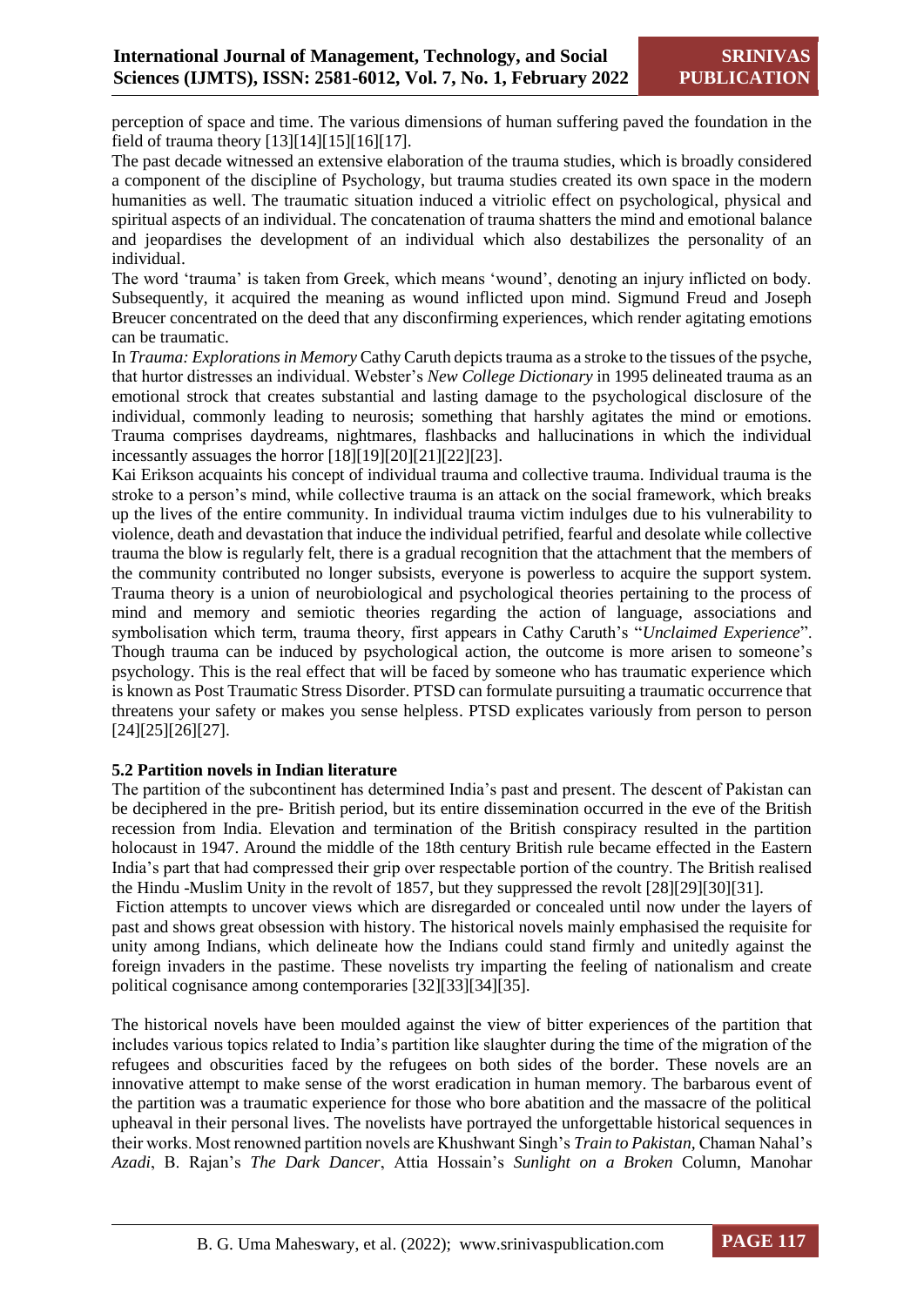Malgonkar's *A Bend in the Ganges*, Raj Gill's *The* Rape, Manju Kapur's *Difficult* Daughters and Amitav Ghosh's *The Shadow* Lines.

The critical analysis of Partition novels in Indian English literature also intended to give a critical study of the other novels based on the partition narratives. Both the creative writers of India and Pakistan inspired by the bloody riots, which helped them create literary delineation of the partition. Indo-Anglican writers enticed with deject and stroke of brutal violence of partition who considered the partition as a collective trauma and adumbrate distinct ways in which the event recalled. Through their work writers expressed their reaction against the incident called partition. Their works efficaciously highlight trauma, suffering, distress and the pain of the partition. They deal with the heinousness of the event by deploying images of rape, violence and destruction [36][37][38][39].

The select partition novels are unravelled the subject of partition by the parameters like partition trauma, human feelings and political conditions from author's points of view. The study examines the traumatic prospects of the women characters in select partition novels and selected novels such as Jyothirmoyee Devi's *The River Churning*, Shiv. K. Kumar's *A River with Three Banks,* Amitav Ghosh's *The Shadow Lines*, Shauna Singh Baldwin's *What the Body Remembers.*

This paper depicts a link between the traumatic events women experienced during partition and the elevation in their social economic and political efficacy after partition. The writers seek to enamour the immensity of the riotous event through their level of experiences as suffers or as observers through their traumatic recollection and meticulous reflection of the dimension of event [40][41][42][43][44][45][46][47].

The partition of India is the most grievous traumatic sequence of Indian history. Partition was accompanied by a huge wave of violence, but the inhumanities against women were apparently the most atrocious ones. The impingement of the partition on women was much dissimilar and more traumatic and grievous than men. Women were the worst victims of partition having to suffer not only the demolition of their homes, vehemence and displacement, but also, rape, mutilation, prostitution, and abduction. Partition literature is Instinct with narratives of such atrocities and rape against women of all periods [48][49][50][51][52][53][54][55][56].

**(a) Jyothirmoyee Devi's** *The River Churning : A Partition Novel* (translated by Enakshi Chatterji) 1967.

*The River Churning* dispenses violence and the trauma of the riots during the partition and acquaints the social outcome the partition. Sutara, the protagonist of the story, is ostracized by her own ultra-Hindu family members because she was given protection by a Muslim friend of her father's when her own parents died in Hindu- Muslim riot. Sutara is eventually rejuvenated to her brothers after the disaster occurrences which destroyed her life, she feels that she is a condemned stranger among them. The relatives of her perceive that she has been "polluted" and ritually impure. Her credence in their house, they find, would threaten their children's prospects of reception in society.

Sutara suffers many traumatic humiliations and exclusions, until she is entirety disrupt from her family. At last, her cousin Pramode approaches her and proposes to marry her. The incident of Sutara being raped during the riots is only suggested and not explicitly expressed by the author. The writer emphasizes the delineation of the marginalization and maltreatment that Sutara encounters at her brother's house in counterpoint to the love and warmness she obtains at Sahib's house. Sutara is thus molested two times -by the men who rape her and violate her physically and by the relatives of her prolonged family who resist consenting her back and perpetually treating her as an untouchable person, therefore ravishing her psychologically. This novel is A remarkable literary reference in this esteem to comprehend the enormousness of the cataclysmic partition [57][58][59][60][61][62][63][64][65].

**(b) Shiv. K. Kumar's** *A River with Three Banks: The Partition of India: Agony and Ecstasy* (1998). This novel constitutes the account of a trapped Muslim girl and her being taken directly to a brothel in Delhi. The suffering and plight of Haseena, the protagonist of the novel, interprets the commodification of women's bodies during the fateful time of partition. Haseena is kidnapped, her father is assaulted and her family transmigrates to Pakistan due to the partition event. Women in those periods were abducted, raped, exhibited naked in public streets, impelled to prostitution and execution and were handled as a commodity to be stipulated and make gains [66][67][68][69][70].

#### **(c) Amitav Ghosh's** *The Shadow* **Lines. (1995):**

Amitav Ghosh's novel *The Shadow Lines* resides the psychological outcome of the Partition on the Matriarch-the grandmother Tha'mma. The account of the Partition is picturized through the retentions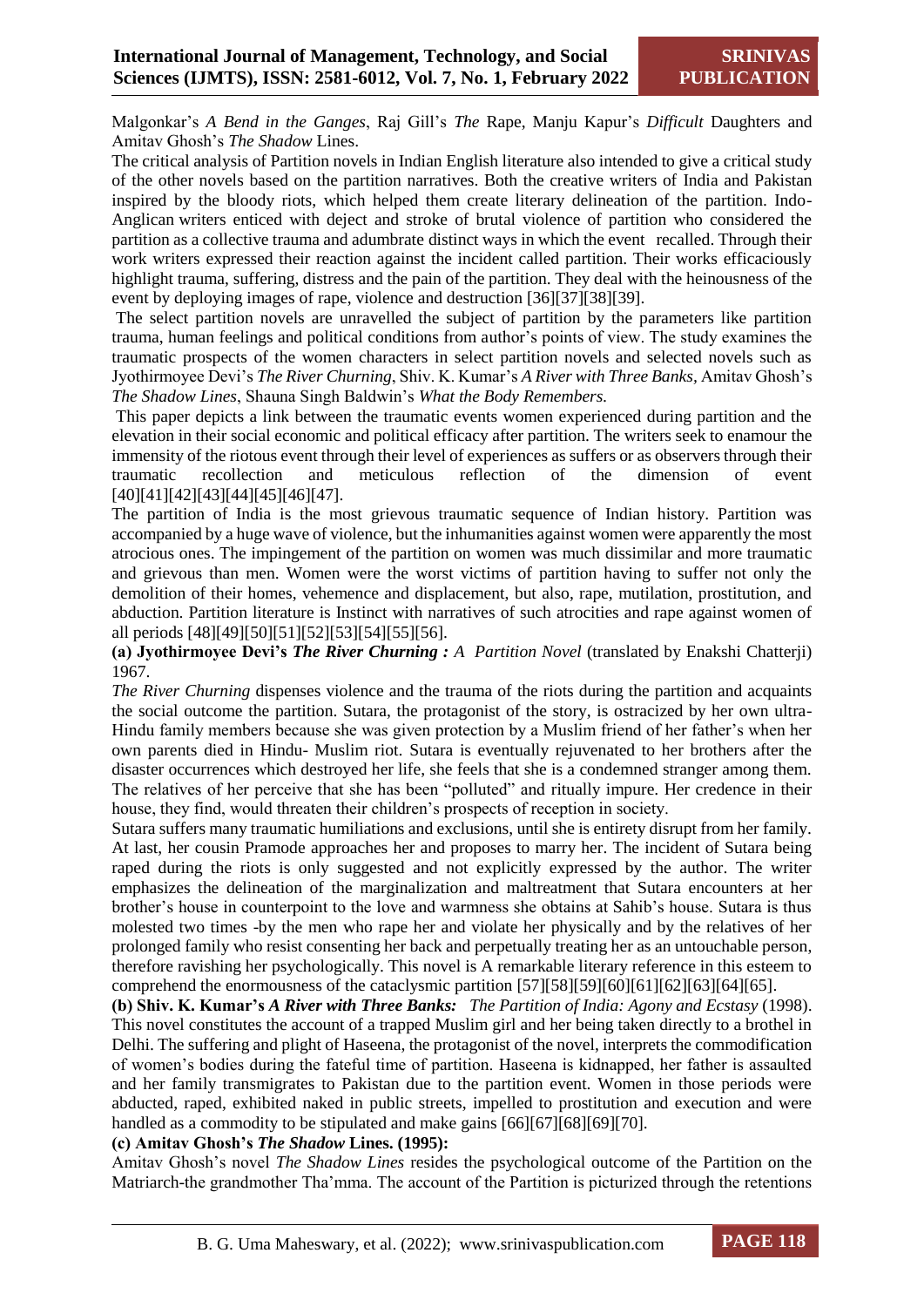that the Tha'mma and MayPrice have of the violence of the tumults and emotions of being mangled aside. Tha'mma, narrator's grandmother, whose experience of the partition make able the narrator to stride the way of negotiations with the pastime. However, she never expresses much about the revulsion of the partition, her pursuit for a house similar to the one she dwelled in at Dhaka is an admonisher of the "silences" in her psyche for the life she had been compelled to leave [71][72][73][74][75][76].

#### **(d). Shauna Singh Baldwin's** *What the Body Remembers.: A Novel,* **2001:**

Shana Baldwin's first novel *What the Body Remembers* is the narrative of two women, Satya and Roop in polygamous marriage to Sardarji. The chief motif of the novel is invaded with the epitome of womenas- victims. This novel is written in a woman's perspective. This fictional account is foretelling the traumatic condition of women during the time of partition. The author sensibly prepares out to enunciate the feminine verity of the period, and successfully examines the "other side of silence" as she centralizes on Sikh women's experiences if domestic and political agitation. This story divulges on the interlinking chronologies if Roop and Satya, their common husband Sardarji [77][78][79][80][81][82].

# **6. NEW RELATED ISSUES :**

Partition holocaust always imparts inevitable long-lasting sufferings that influences the lives of various generations who proceed on compensating a heavy expectant cost for declension of their forefathers. We should analyse the Post Traumatic Stress Disorder as the aftermath effect of Post-Partition agonies. It is peculiar in the sense that Partition novels treat with the historical view of the nation's division on communal background instituting traumatic approach to it.

#### **7. SOLUTION :**

Partition novels have centralised broadly on issues like Politics of partition, violence, dislocation, identity crisis, suffering, agonies of people at multiple stratum. After this discussion of these issues, these texts will analyse in the context of psychological trauma of the people.

#### **8. RESEARCH GAP :**

Studies of partition novels mainly include historical, political, sociological and economic conditions during that time, but there is a void in the aspect of psychological trauma experienced by the people. The scarcity of the medical reports of the actual victims of the partition is the significant confinement of the study based on the psychological trauma. Psychology was not substantially instituted in India during those days. One method to study the impeachment of partition on the psyche of an individual is to realise the mind of the victims through the alienation in literature. This study is to actualise the trauma of people who underwent the partition of the country through literary accounts. These novels depict the partition of the country either directly or indirectly or deal with both individual trauma and collective trauma of the entire community. The purpose is to employ the chosen fictional accounts on partition as the manner of expression. It attempts to examine the literature on partition in the background of the literary trauma theory, particularly of Cathy Caruth [83][84][85][86][87][88][89][90].

#### **9. RESEARCH AGENDA :**

The thesis attempts to compare the chosen partition novels of Indian writers in association with trauma theory. This study institutes with the concise description, formulating an inherent connection between partition and trauma. This study also recounts the significance of the Post Traumatic Stress Disorder, a severe state of psychological imbalance and the requisite of treating Post Traumatic Stress Disorder. PTSD faces three completely various stages that comprehends the following as (1) Discovering the root cause, (2) Distinguishing the symptoms, (3) Abridging the austerity of the symptoms [91][92][93][94][95].

#### **10. FINAL RESEARCHPROPOSALIN CHOSEN TOPIC :**

The impact of Partition Holocaust on Women Psyche in *The River Churning, A River with Three Banks, The Shadow Lines, and What the Body Remembers.*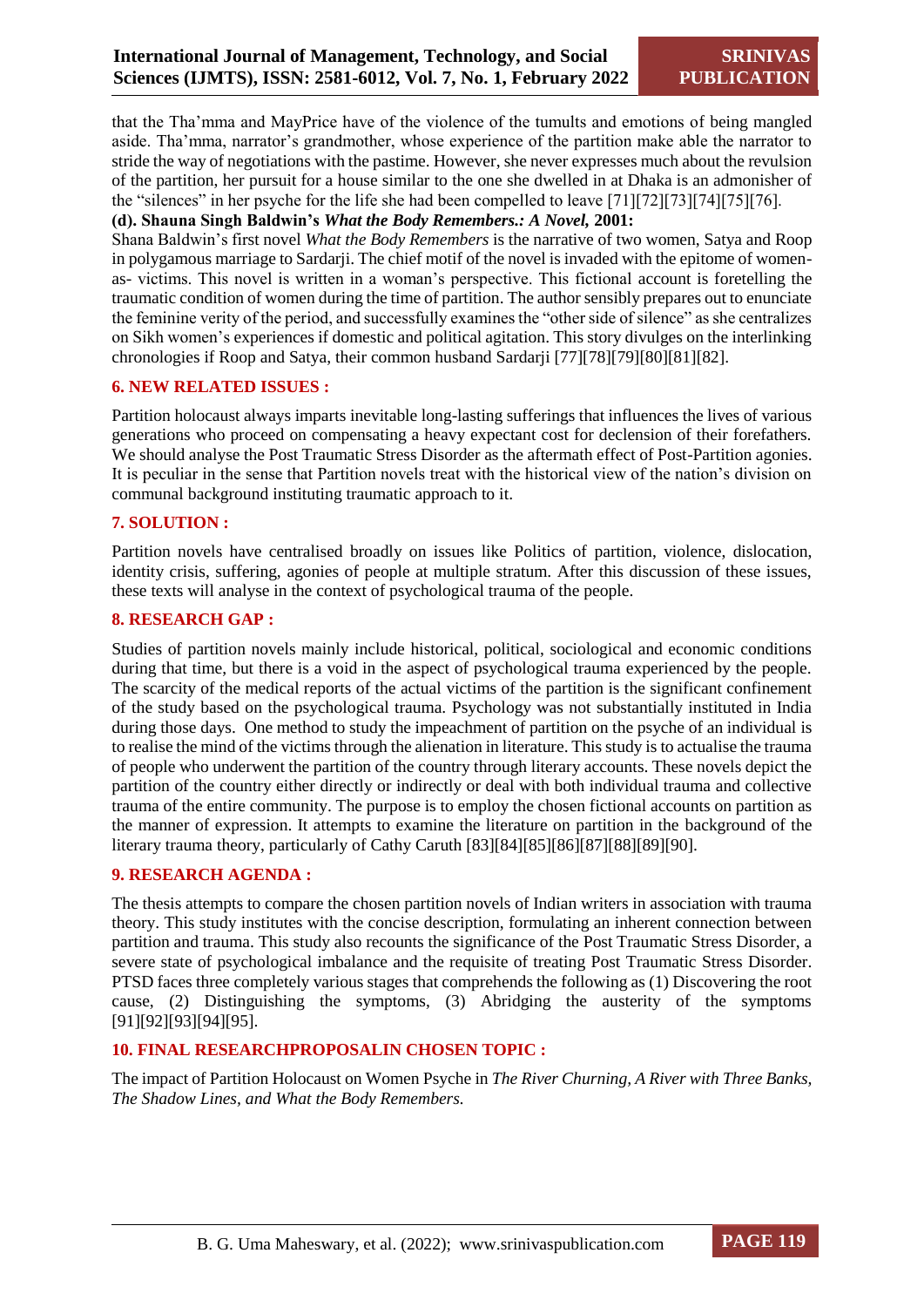#### **11. SUGGESTIONS TO IMPROVE THERESEARCH ACTIVITYACCORDING TO PROPOSAL:**

- (1) To study the traumatic condition of the characters in select Partition novels.
- (2) To study the various problems regarding the Partition Holocaust.
- (3) To study the concept of Post-Traumatic Stress Disorder reflecting in Partition context.

## **12. LIMITATIONS OF THE PROPOSAL :**

Partition novels mainly explore the historical perspectives of that event, which also contain imagination more than the scientific perspective [96].

#### **13. CONCLUSION :**

These Partition novels elucidate how the trauma theory could be presented through the destinies, agonies, sufferings of the victimised people. These creative writers belong to two categories. The first group people of those who had either witnessed or suffered the tragic effect of partition. The second category is of those writers who sensationally agonised actual trauma from others. These writers skilfully entreated the theme of partition in its bared and elaborated form. All these works graphically depict anarchy, uncertainty, alienation, displacement and psychological trauma during the time of partition. Killings, plundering, raping, murdering is the commonplace practise during the time of partition. Identity crisis, religious violence, lack of management for the secure evacuation of the refugees, psychological disorder of the dislocated people is the major problems faced by the victims in newly created nations because they caught up between two world one dead and the other I powerless to be born [97][98][99][100].

#### **REFERENCE :**

- [1] Caruth, Cathy. (1996). Unclaimed Experience: Trauma, Narrative and History*. Baltimore*. MD: Johs Hopkins U P. Print. 1-140. [Google Scholar](https://books.google.com/books/about/Unclaimed_Experience.html?id=aPY0DQAAQBAJ)  $\chi$ <sup>7</sup>
- [2] Jefferay, Alexander. (2012). Trauma: A Social Theory. *Polity press Cambridge*. Print. 1-231. [Google scholar](https://books.google.com/books/about/Trauma.html?id=K0eGRmM63lUC)  $\lambda$ <sup>7</sup>
- [3] Yusin, Jennifer (2009). The Silence of Partition: Border, Trauma and Partition*. Social Semiotics, 19*(4), 453-468.

[Google Scholar](https://www.tandfonline.com/doi/full/10.1080/10350330903361141#.Yc7aFpVp5HY.)  $\lambda$ 

- [4] Butalia, Urvashi. (1998). The Other Side of Silence. *Penguin Books:New Delhi*. Print. 1-300. [Google Scholar](https://books.google.com/books/about/The_Other_Side_of_Silence.html?id=1CUMQJZLjzEC)  $\lambda$
- [5] Joshi, Dipak Raj (2020)*.* Politics of Affect in Train to Pakistan and Tamas. *Contemporary Research:An Interdisciplinary Academic Journal, 4*(1), 59-75. [Google Scholar](https://www.nepjol.info/index.php/craiaj/article/view/32730)  $\lambda$
- [6] Singh, Narendra, Yashpal, DR. (2012*).* A Study on Chaman Nahal's Novel Azadi. *International Journal of Research in Economics and Social Sciences*, *2(1)*,130-145. [Google Scholar](https://www.academia.edu/download/32541201/A_Study_on_Chaman_Nahals__Novel_Azadi.pdf)  $\lambda$
- [7] Narendra Bahadur, chhetri (2020). Representation Of Trauma in Balachandra Rajan's The Dark Dancer. *Butwal Campus Journal*, *2*(1), 49-53. [Google Scholar](https://www.nepjol.info/index.php/bcj/article/download/35670/27859)  $\times$
- [8] Needham, Anuradha Dingwaney (1993). Multiple Forms of (National) Belonging: Attia Hossain's "Sunlight on a Broken Column". *Modern Fiction Studies*, *39*(1), 93-111. [Google Scholar](https://muse.jhu.edu/article/244068)  $\lambda$
- [9] Balamurugan, K., Rajesh, N., & Thirunavukkarasu, S. (2013). Writings of Manohar Malgonkar with Special Reference to A Bend in the Ganges. *Strength for Today and Bright Hope for Tomorrow, 13*(1), 1- 160.

[Google Scholar](http://scholar.googleusercontent.com/scholar?q=cache:Lr3ykKQ2yPEJ:scholar.google.com/+a+bend+in+the+ganges&hl=en&as_sdt=0,5)  $\lambda$ 

[10] Pandey, Beerendra (2021). Nailing Gandhi for Cracking India in Manohar Malgonkar's A Bend in the Ganges and RajGill's The Rape. *Journal of Comparative Literature and Aesthetics, 44*(2), 7- 20.

[Google Scholar](http://jcla.in/wp-content/uploads/2021/06/JCLA-44.2_Summer-2021_Beerendra-Pandey.pdf)  $\overline{x}$ 

[11] Parameswaran, Uma (1999). Difficult Daughters. *World Literature Today*, *73*(2), 1-392.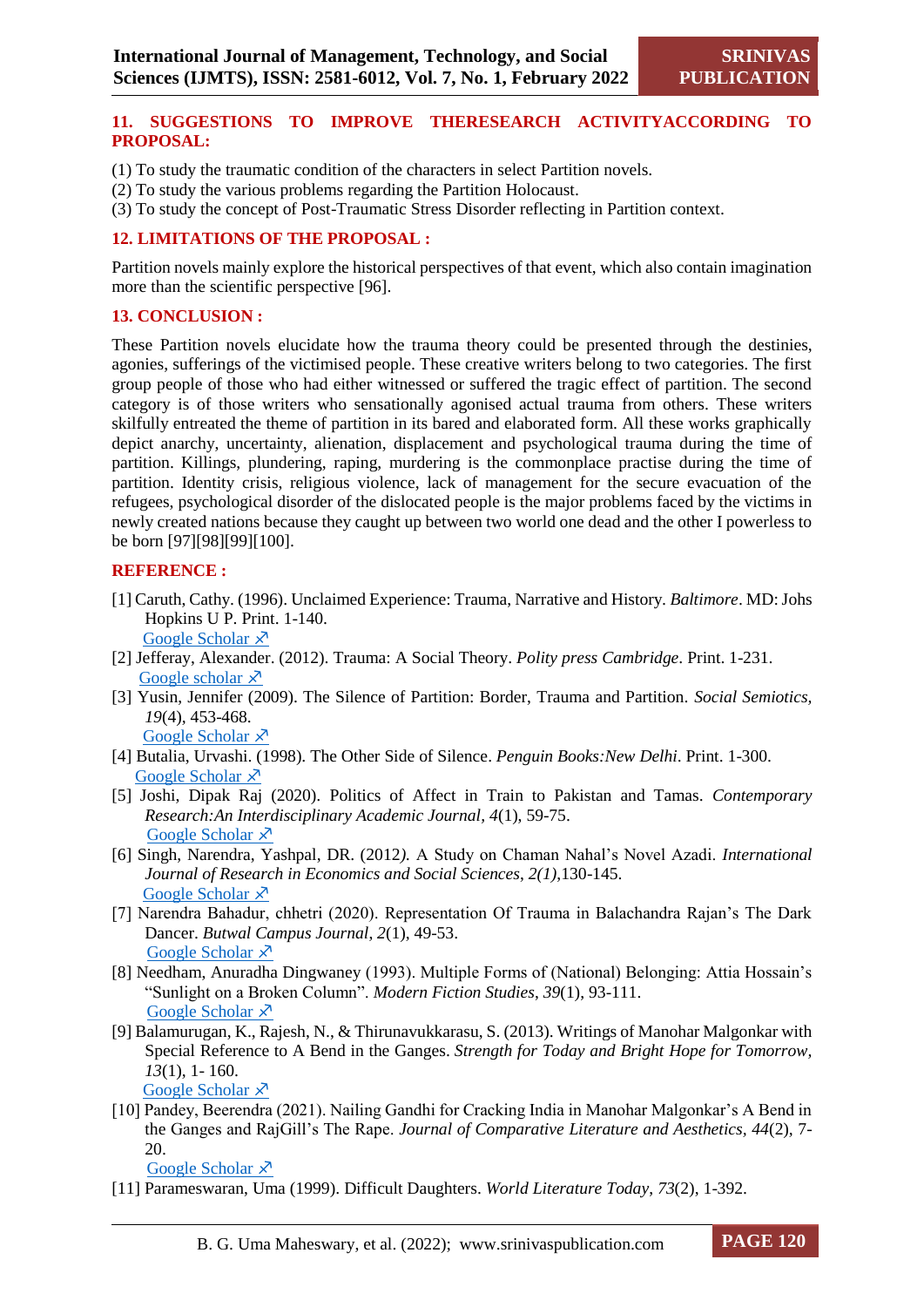[Google Scholar](https://go.gale.com/ps/i.do?id=GALE%7CA55074424&sid=googleScholar&v=2.1&it=r&linkaccess=abs&issn=01963570&p=AONE&sw=w&userGroupName=tacoma_comm)  $\lambda$ 

- [12] Mongia, Padma (1992). Post Colnial Identity and Gender Boundaries in Amitav Ghosh's "The Shadow Lines*". College Literature*, *19*(3/1), 225-228. [Google Scholar](http://www.jstor.org/stable/25112007)  $\lambda$
- [13] Balaev, M. (Ed.). (2014). Contemporary approaches in literary trauma theory. *Springer*. 1-188. [Google Scholar](https://books.google.com/books/about/Contemporary_Approaches_in_Literary_Trau.html?id=eLsaBgAAQBAJ)  $\lambda$
- [14] Williams, Linda and Victoria Banyard. (1999). *Trauma and Memory*. *Thousand Oaks:SAGEP*. Print. 1-373 [Google Scholar](https://books.google.com/books/about/Trauma_and_Memory.html?id=biRwhgIFLKkC)  $\lambda$
- [15] Azmi, M. N. L. (2018). A New Beginning of Trauma Theory in Literature. *KnE Social Sciences, 1*(1), 57-65. [Google Scholar](https://scholar.googleusercontent.com/scholar?q=cache:H5OOu-PBD-EJ:scholar.google.com/+trauma+theory+literature&hl=en&as_sdt=0,5)  $\lambda$
- [16] Akhtar, S., & O'Neil, M. K. (Eds.) (2018). *On Freud's Beyond the Pleasure Principle* (pp. 1-386). Routledge.

```
Google Scholar \lambda
```
- [17] Felman, Shoshana and Dori Laub (1992). Testimony: Crises of Witnessing in Literature, Psychoanalysis, and History*. NewYork: Routledge*. Print. 1-303. [Google Scholar](https://books.google.com/books/about/Testimony.html?id=OpbJsbu2vm8C)  $\lambda$
- [18] Memon, M. U. (Ed.). (1998). An Epic Unwritten*. Penguin Books India*. 1-38. [Google Scholar](https://books.google.com/books/about/An_Epic_Unwritten.html?id=ZjeP96uhGtcC)  $\lambda$
- [19] Leonard, D. (2017). *Literature, Gender, and the Trauma of Partition: The Paradox of Independence, Routledge*. 1-212. [Google Scholar](https://doi.org/10.4324/9781315646060)  $\lambda$
- [20] Kabir, A. J. (2005). Gender, memory, trauma: women's novels on the Partition of India. *Comparative Studies of South Asia*, *Africa and the Middle East*, *25*(1), 177-190. [Google Scholar](https://muse.jhu.edu/article/185347)  $\lambda$
- [21] Talbot, I., & Singh, G. (2009). The Partition of India. *Cambridge University Press*. 1-206. [Google Scholar](http://eprints.soton.ac.uk/id/eprint/68755)  $\lambda$
- [22] Singh, K. (2005). Train to Pakistan. *Orient Blackswan*. 1-214. [Google Scholar](https://books.google.com/books/about/Train_to_Pakistan.html?id=B-_QHX7YasgC)  $\lambda$
- [23] Nahal, C. (2001). Azadi. *Penguin Books India*. 1-156. [Google Scholar](https://books.google.com/books/about/Azadi.html?id=kFRL95do9hUC)  $\lambda$
- [24] Verma, K. D. (2000). Balachandra Rajan's The Dark Dancer: A Critical Reading. *In The Indian Imagination* (pp. 125-148). Palgrave Macmillan, New York. [Google Scholar](https://link.springer.com/chapter/10.1007/978-1-349-61823-1_7)  $\lambda$
- [25] Nabar, V. (2021). 10 Fragmenting Nations and Lives Sunlight on a Broken Column. *Literary Theory and Criticism: Recent Writings from South Asia. Routledge India*. 1-220. [Google Scholar](https://books.google.com/books/about/Literary_Theory_and_Criticism.html?id=Hs84EAAAQBAJ)  $\lambda$
- [26] Bangari, Y. B. (2017). Sensitive Issues Flowed in Manohar Malgonkar's A Bend in the Ganges. *International Journal of Research Culture Society*, *1*(1), 378-380. [Google Scholar](https://scholar.archive.org/work/7t7emntgwbcgbkfl7xmlmbguey/access/wayback/http:/ijrcs.rcsjournals.org/wp-content/uploads/201712069.pdf)  $\lambda$
- [27] Bagga, C. (2021). Chaman Nahal's Azadi is more centred on Human Values than Other Implications: An Analysis. *Vidhyayana-An International Multidisciplinary Peer-Reviewed* E-Journal, *6*(6), 2454-8596. [Google Scholar](http://j.vidhyayanaejournal.org/index.php/journal/article/view/24) X
- [28] Kapur, M. (1999). Difficult daughters. *Penguin Books India*. 1-250 [Google Scholar](https://books.google.com/books/about/Difficult_Daughters.html?id=1CQCMJcLU1kC) X
- [29] Ghosh, A. (2010). The Shadow Lines. *Penguin Books India*. 1-251. [Google Scholar](https://books.google.com/books/about/The_Shadow_Lines.html?id=7c8L9ABrTR0C)  $\lambda$
- [30] Banerjee, S. (2020). Gender submerging the caste–class question? Revisiting Jyotirmoyee Devi's The River Churning. *Journal of Postcolonial Writing*, *56*(6), 734-746. [Google Scholar](https://www.tandfonline.com/doi/abs/10.1080/17449855.2020.1765190#.Yc8N411k4to.whatsapp) X
- [31] Kumar, S. K. (2018). Which of my Selves Do you wish to Speak to?: Selected Poems. *Penguin Random House India Private Limited*. 1-4 [Google Scholar](https://books.google.com/books/about/Which_of_my_Selves_Do_you_wish_to_Speak.html?id=s3FyDwAAQBAJ)  $\times$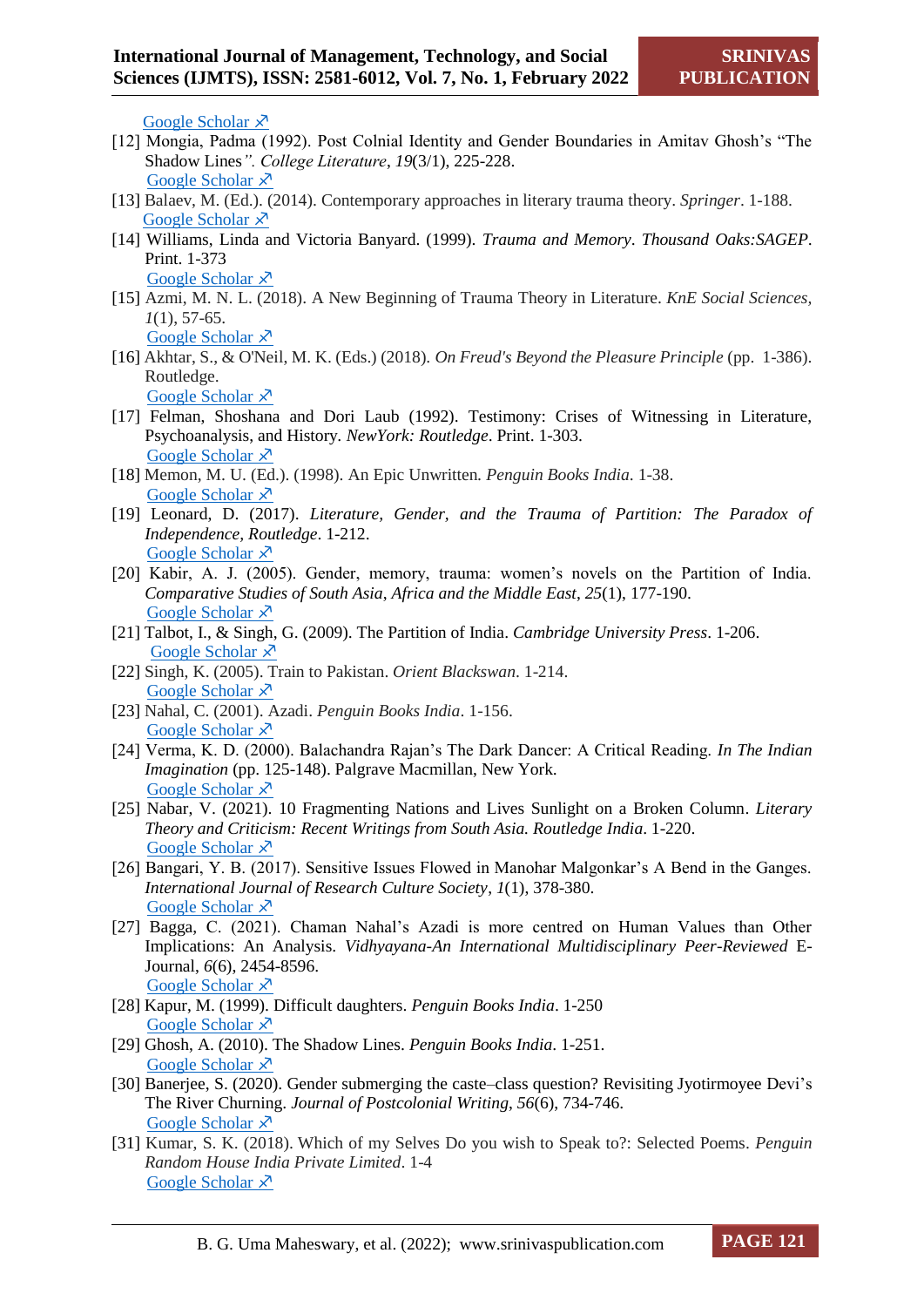[32] Butalia, U. (2017). *The Other Side of Silence: Voices from the partition of India*. Penguin UK. 1- 300.

[Google Scholar](https://books.google.com/books/about/The_Other_Side_of_Silence.html?id=1CUMQJZLjzEC)  $\lambda$ 

- [33] Daiya, K. (2011). *Violent belongings: Partition, gender, and national culture in postcolonial India* (pp. 1-274).Temple University Press. [Google Scholar](https://books.google.com/books/about/Violent_Belongings.html?id=P7a-FuiMcTYC) X
- [34] Brass, P. R. (2003). The Partition of India and retributive genocide in the Punjab, 1946-47: Means, methods, and purposes. *Journal of Genocide Research, 5(1)*, 71-101. [Google Scholar](https://www.tandfonline.com/doi/abs/10.1080/14623520305657?journalCode=cjgr20#.Yeza94SlVPs.whatsapp)  $\lambda$ <sup>7</sup>
- [35] Zamindar, V. F. Y. (2007). The long partition and the making of modern South Asia: Refugees, Boundaries, Histories. *Columbia University Press*. 1-304. [Google Scholar](https://books.google.com/books/about/The_Long_Partition_and_the_Making_of_Mod.html?id=EfhqQLr96VgC)  $\lambda$
- [36] Barenscott, D. (2006). This is our Holocaust: Deepa Mehta's Earth and the Question of Partition Trauma. *UCLA Historical Journal*, *21*(1), 1-21. [Google Scholar](https://scholar.googleusercontent.com/scholar?q=cache:7h3J3rC7S6AJ:scholar.google.com/+partition+trauma&hl=en&as_sdt=0,5)  $\lambda$
- [37] Long, R. D., Singh, G., Samad, Y., & Talbot, I. (Eds.) (2015). State and nation-building in Pakistan: Beyond Islam and security. *Routledge, 1*(1), 1-207 [Google Scholar](https://books.google.com/books/about/State_and_Nation_Building_in_Pakistan.html?id=nzivCgAAQBAJ)  $\lambda$
- [38] Ali, R. U. (2009). Planning for the Partition of India 1947: A Scuttled Affair. *Pakistan Journal of History & Culture*, *30*(1), 113-130. [Google Scholar](http://scholar.googleusercontent.com/scholar?q=cache:fZUlb_bmpAIJ:scholar.google.com/+partition+of+india+%22human+dimension%22&hl=en&as_sdt=0,5)  $\lambda$
- [39] Singer, W. (2018). *Independent India (*pp. *1947-2000*). Routledge. [Google Scholar](https://books.google.com/books/about/Independent_India_1947_2000.html?id=b0mjDwAAQBAJ)
- [40] Roy, K. (2014). Partition of British India: Causes and Consequences Revisited. *India Review*, *13*(1), 78-86. [Google Scholar](https://www.tandfonline.com/doi/full/10.1080/14736489.2014.873681?scroll=top&needAccess=true#.YeziaKE_4qg.)  $\lambda$
- [41] Waseem, M. (2007). Functioning of Democracy in Pakistan. *Democracy in Muslim Societies: The Asian Experience*, *1*(1), 177-218. [Google Scholar](https://www.tandfonline.com/doi/full/10.1080/14736489.2014.873681?scroll=top&needAccess=true#.YeziaKE_4qg.)  $\times$
- [42] Gnanamony, R. (2007). Reign of Terror in the Grand Guignol Days of Partition: A Select Reading of Alok Bhalla's Edition of Stories About the Partition of India, *Revisita Caneria De Estudios Ingleses, 1*(1)*,* 1-19. [Google Scholar](https://riull.ull.es/xmlui/handle/915/14413) ×
- [43] Akram, L. (2019). *Partition of British India and its influence on literature,* (Doctoral dissertation, University Utara Malaysia),1946-1953. [Google Scholar](https://etd.uum.edu.my/8819/)  $\lambda$
- [44] Kabir, A. J. (2005). Gender, memory, trauma: women's novels on the Partition of India. *Comparative Studies of South Asia, Africa and the Middle East*, *25*(1), 177-190. [Google Scholar](https://muse.jhu.edu/article/185347) ×
- [45] Yusin, J. (2011). Beyond nationalism: The border, trauma and Partition fiction. *Thesis Eleven*, *105*(1), 23-34. [Google Scholar](https://journals.sagepub.com/doi/abs/10.1177/0725513611400390) ×
- [46] Naikar, B. (2002). The Trauma of Partition in Azadi. *Indian English Literature*, *1*(1),1-191. [Google Scholar](https://books.google.com/books/about/Indian_English_Literature.html?id=lCTdGCIOUGUC) ×
- [47] Kaul, S. (Ed.). (2001). The Partitions of memory: The afterlife of the division of India. *Orient Blackswan. 1*(1), 1-60. [Google Scholar](https://books.google.com/books/about/The_Partitions_of_Memory.html?id=UbftPfsBUZEC)  $\lambda$
- [48] Bharadwaj, P., & Quirolo, K. (2015). The partition and its aftermath: Empirical investigations. *A New Economic History of Colonial India*. *Routledge*, *1*(1), 233-256 [Google Scholar](https://scholar.googleusercontent.com/scholar?q=cache:K6QQ6OyXTyYJ:scholar.google.com/+partition+of+india+%22migratory+flows%22&hl=en&as_sdt=0,5)  $\lambda$
- [49] Yusin, J., & Bahri, D. (2008). Writing Partition: Trauma and Testimony in Bapsi Sidhwa's Cracking India. *Partitioned Lives: Narratives of Home, Displacement, and Resettlement*, *1*(1)*,* 91- 94. [Google Scholar](https://books.google.com/books/about/Partitioned_Lives.html?id=YWB0GmmoOSMC) ×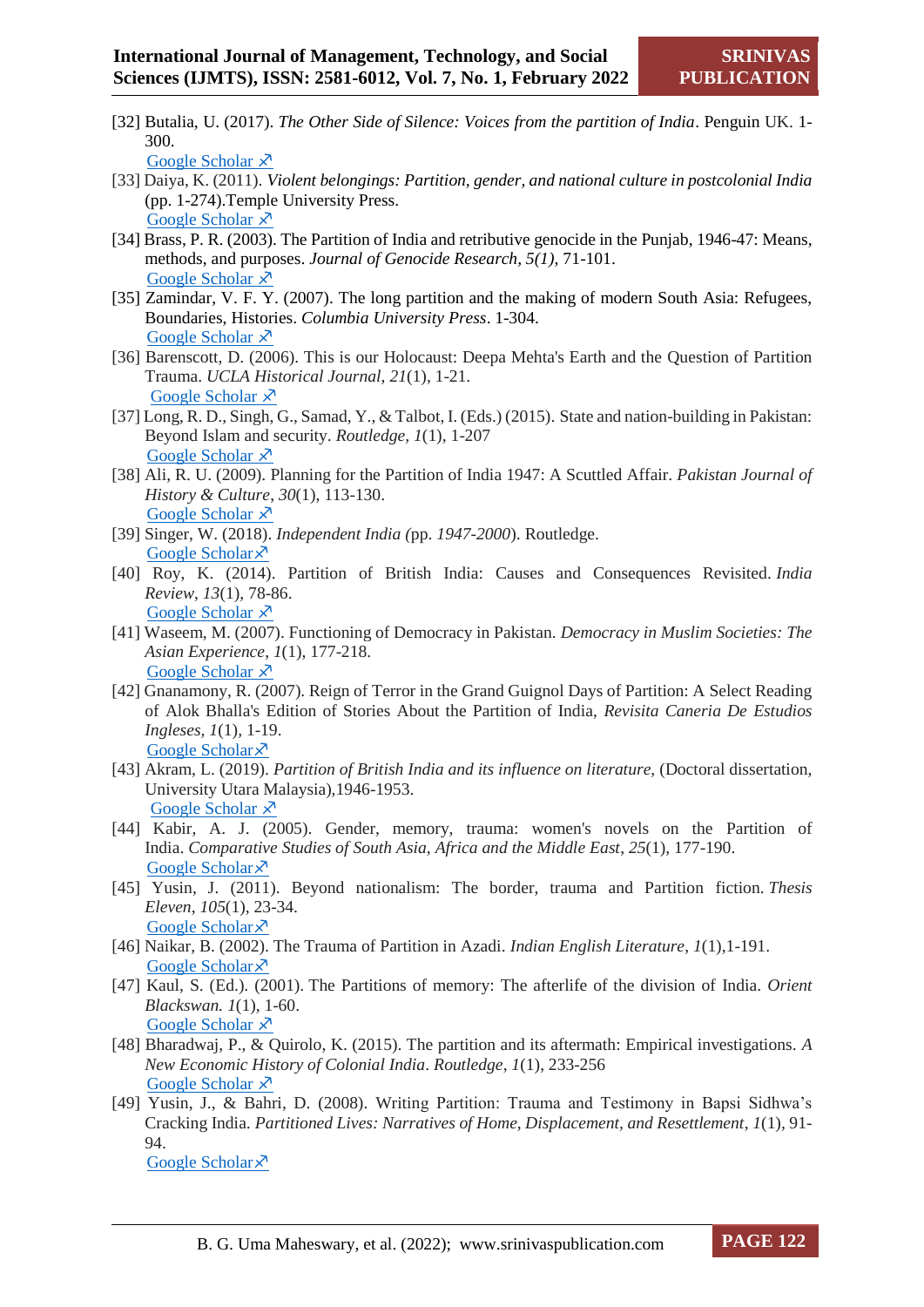[50] Blalock, A., & Levy, S. E. (1937). The effect of hemorrhage, intestinal trauma and histamine on the partition of the blood stream. *American Journal of Physiology-Legacy Content*, *118*(4), 734- 738.

[Google Scholar](https://journals.physiology.org/doi/abs/10.1152/ajplegacy.1937.118.4.734?journalCode=ajplegacy) ×

- [51] Gairola, R. K. (2016). Multinational Digital Advertising and Manipulation of Partition Trauma. *Revisiting India's Partition: New Essays on Memory, Culture, and Politics*, *1*(1), 1-53. [Google Scholar](https://books.google.com/books/about/Revisiting_India_s_Partition.html?id=tmA0DAAAQBAJ)  $\overline{x}$
- [52] Mehta, R. B., & Mookerjea-Leonard, D. (Eds.). (2014). The Indian Partition in Literature and Films: History, Politics, and Aesthetics. *Routledge*. 1-184. [Google Scholar](https://books.google.com/books/about/The_Indian_Partition_in_Literature_and_F.html?id=cnffBQAAQBAJ)  $\lambda$
- [53] Eyerman, R., Alexander, J. C., & Breese, E. B. (2015). Narrating trauma: on the impact of collective suffering. *Routledge*. 1-293. [Google Scholar](https://books.google.com/books/about/Narrating_Trauma.html?id=XNXOCgAAQBAJ)  $\lambda$
- [54] Butalia, U. (Ed.). (2015). Partition: the Long Shadow. *Penguin UK*. 1-332. [Google Scholar](https://books.google.com/books/about/Partition.html?id=0E3WBgAAQBAJ)  $\lambda$
- [55] Singh, Amritjit., Iyer, Nalini. & Gairola, K., Rahul (Eds). (2016). *Revisiting India's Partition: New Essays on Memory, Culture, and* Politics(pp1-359). Lexington Books. [Google Scholar](https://books.google.com/books/about/Revisiting_India_s_Partition.html?id=tmA0DAAAQBAJ)  $\lambda$
- [56] Burki, S. J. (2018). Pakistan: Fifty years of nationhood. *Routledge*. 1-272. [Google Scholar](https://books.google.com/books/about/Pakistan.html?id=zpZNDwAAQBAJ)  $\lambda$
- [57] Dar, B. (2013). The Theme of Partition in Khushwant Singh's Novel Train to Pakistan. *International Journal of English Language and Linguistic Research*, *1*(1), 21-23. [Google Scholar](https://scholar.googleusercontent.com/scholar?q=cache:diyK4nzIzKcJ:scholar.google.com/+partition+of+india+%22migratory+flows%22&hl=en&as_sdt=0,5)  $\overline{x}$
- [58] Khan, N. S. (2011). Identity, Violence, and Women: A Reflection on the Partition of India 1947. *Perspectives on Modern South Asia: A Reader in Culture, History, and Representation*, *6*(1), 11-349.

[Google Scholar](https://books.google.com/books/about/Perspectives_on_Modern_South_Asia.html?id=m-EYXNnvMugC)  $\lambda$ 

- [59] Prakash, B. (2009). Writing partition: Aesthetics and ideology in Hindi and Urdu literature. *Pearson Education India.* 1-232. [Google Scholar](https://books.google.com/books/about/Writing_Partition.html?id=fgnDzZqmdGcC)  $\lambda$
- [60] Panthi, D. R. (2012). *Discourse of Trauma in Indian English Punjabi Partition Fiction* (Doctoral dissertation, Central Department of English Kiritipur Kathmandu), 1-70. [Google Scholar](http://scholar.googleusercontent.com/scholar?q=cache:baS81b8UoF8J:scholar.google.com/+trauma+in+Partition&hl=en&as_sdt=0,5)  $\overline{x}$
- [61] Pandey, B. (2020). Pedagogy of Indian Partition Literature in the Light of Trauma Theory. *Southern Postcolonialisms*. *Routledge India*. 124-138. [Google Scholar](https://scholar.googleusercontent.com/scholar?q=cache:u9YUkyjH2EwJ:scholar.google.com/+representation+of+Partition+trauma&hl=en&as_sdt=0,5)  $\lambda$
- [62] Kabir, A. J. (2014). Affect, Body, Place. *The future of trauma theory: Contemporary literary and cultural criticism*, *1(1),* 71-72. [Google Scholar](https://books.google.com/books/about/The_Future_of_Trauma_Theory.html?id=rSjjAQAAQBAJ)  $\lambda$
- [63] Imran, M., & Ahmed, W. (2021). Pakistan's Railways: A Painful History?. In The Railways in Colonial South Asia. *Routledge*. 115-140. [Google Scholar](https://scholar.googleusercontent.com/scholar?q=cache:Lg5kmAlDtmAJ:scholar.google.com/+partition+of+india+%22painful+history%22&hl=en&as_sdt=0,5)  $\lambda$ <sup>7</sup>
- [64] Bryant, R. (2011). Post-traumatic stress disorder vs traumatic brain injury. *Dialogues in clinical neuroscience*, *13*(3), 1-12. [Google Scholar](https://www.ncbi.nlm.nih.gov/pmc/articles/PMC3182010/) X
- [65] Guffanti, G., Galea, S., Yan, L., Roberts, A. L., Solovieff, N., Aiello, A. E., ... & Koenen, K. C. (2013). Genome-wide association study implicates a novel RNA gene, the lincRNA AC068718. 1, as a risk factor for post-traumatic stress disorder in women. *Psychoneuroendocrinology*, *38*(12), 1-3.

[Google Scholar](https://www.ncbi.nlm.nih.gov/pmc/articles/PMC3844079/)  $\chi^2$ 

[66] Patki, G., Salvi, A., Liu, H., & Salim, S. (2015). Witnessing traumatic events and post-traumatic stress disorder: Insights from an animal model. *Neuroscience letters*, *600*(1), 28-32. [Google Scholar](https://www.ncbi.nlm.nih.gov/pmc/articles/PMC4702492/) X<sup>7</sup>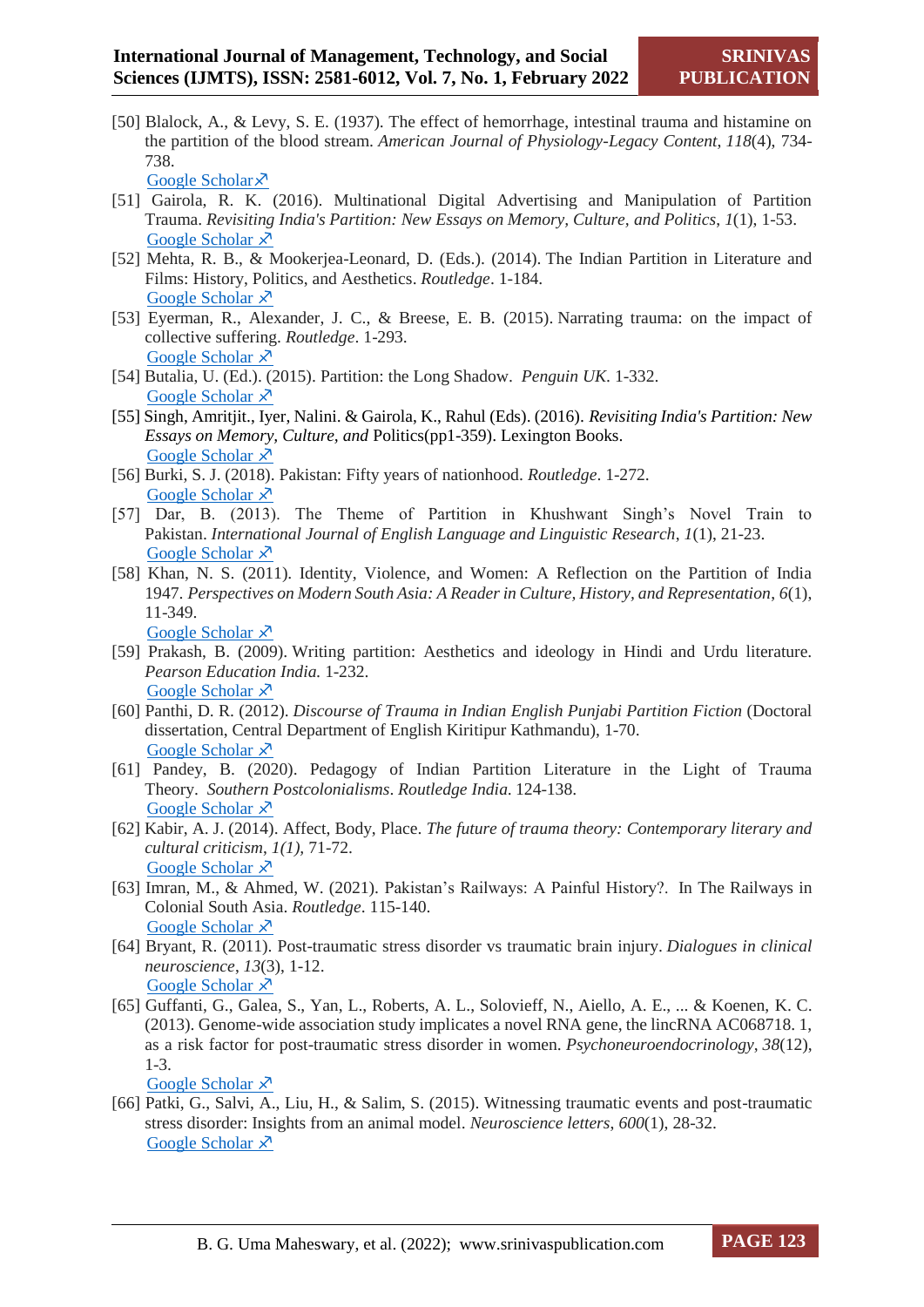- [67] Feldner, M. T., Babson, K. A., & Zvolensky, M. J. (2007). Smoking, traumatic event exposure, and post-traumatic stress: A critical review of the empirical literature. *Clinical psychology review*, *27*(1), 14-45. [Google Scholar](https://www.ncbi.nlm.nih.gov/pmc/articles/PMC2575106/)  $\lambda$
- [68] Akiki, T. J., Averill, C. L., Wrocklage, K. M., Scott, J. C., Averill, L. A., Schweinsburg, B., ... & Abdallah, C. G. (2018). Default mode network abnormalities in posttraumatic stress disorder: a novel network-restricted topology approach. *Neuroimage*, *176*(1), 489-498. [Google Scholar](https://www.ncbi.nlm.nih.gov/pmc/articles/PMC5976548/)  $\lambda$
- [69] Hoffman, A. N., Lorson, N. G., Sanabria, F., Olive, M. F., & Conrad, C. D. (2014). Chronic stress disrupts fear extinction and enhances amygdala and hippocampal for expression in an animal model of post-traumatic stress disorder. *Neurobiology of learning and memory*, *112*(1), 139-147. [Google Scholar](https://www.ncbi.nlm.nih.gov/pmc/articles/PMC4051860/)  $\lambda$
- [70] Zhang, J., Li, X., Li, C., Lian, Z., Huang, X., Zhong, G., ... & Liu, T. (2014). Inferring functional interaction and transition patterns via dynamic Bayesian variable partition models. *Human brain mapping*, *35*(7), 3314-3331. [Google Scholar](https://www.ncbi.nlm.nih.gov/pmc/articles/PMC4018439/)  $\lambda$
- [71] Pitman, R. K., Rasmusson, A. M., Koenen, K. C., Shin, L. M., Orr, S. P., Gilbertson, M. W., ... & Liberzon, I. (2012). Biological studies of post-traumatic stress disorder. *nature Reviews neuroscience*, *13*(11), 769-787. Google [Scholar](https://www.ncbi.nlm.nih.gov/pmc/articles/PMC4951157/)  $\lambda$
- [72] Sherin, J. E., & Nemeroff, C. B. (2011). Post-traumatic stress disorder: the neurobiological impact of psychological trauma. *Dialogues in clinical neuroscience*, *13*(3), 1-14. [Google Scholar](https://www.ncbi.nlm.nih.gov/pmc/articles/PMC3182008/)  $\overline{x}$
- [73] Ressler, K. J., Mercer, K. B., Bradley, B., Jovanovic, T., Mahan, A., Kerley, K., & May, V. (2011). Post-traumatic stress disorder is associated with PACAP and the PAC1 receptor. *Nature*, *470(1*), 1-120.

[Google Scholar](https://www.ncbi.nlm.nih.gov/pmc/articles/PMC3046811/)  $\lambda$ 

- [74] Amitav, G., Saha, N. (2018). History and Memory: Gendering the Other in Jyotirmoyee Devi's The River Churning. *Disrespected Neighbo (u) rs: Cultural Stereotypes in Literature and Film*, *1(1),*156-172. [Google Scholar](https://books.google.com/books/about/Disrespected_Neighbo_u_rs.html?id=wHFmDwAAQBAJ)  $\lambda$
- [75] Dey, A. (2019). The Afterlife of a Victim of Partition Gendered Violence: The Plight of The Rape Survivor INA post-partition world CodifiedP*. The Partition of India: Beyond Improbable Lines*, *1(1),*1-83.

[Google Scholar](https://books.google.com/books/about/The_Partition_of_India.html?id=YHSFDwAAQBAJ)  $\lambda$ 

- [76] Mookerjea-Leonard, D. (2004). Quarantined: women and the partition. *Comparative Studies of South Asia, Africa and the Middle East*, *24*(1), 33-46. [Google Scholar](https://muse.jhu.edu/article/181217)  $\lambda$
- [77] Rogobete, D., & Marino, E. (Eds.). (2019). The Partition of India: Beyond Improbable Lines. *Cambridge Scholars Publishing*, 1-207. [Google Scholar](https://books.google.com/books/about/The_Partition_of_India.html?id=YHSFDwAAQBAJ)  $\lambda$
- [78] Mangat, R. (2000). Legislating Women's Lives: Women and the Partition in India. *Canadian Woman Studies*, *19*(4), 61-65. [Google Scholar](https://scholar.googleusercontent.com/scholar?q=cache:vhPiEOLOBc8J:scholar.google.com/+partition+of+india+%22muslim+women%22&hl=en&as_sdt=0,5)  $\lambda$
- [79] Harrington, L. (2016). Crossing Borders in Partition Studies and the Question of the Bangladesh Liberation War. *Post Colonial Text*, *11*(2), 1-16. [Google Scholar](https://scholar.googleusercontent.com/scholar?q=cache:cLJ2g3BADpcJ:scholar.google.com/++the+river+churning+partition+novel&hl=en&as_sdt=0,5) X
- [80] Kumar, S. P. (2013). India as the Other in Partition Literature. *On India: Self-image and Counterimage*, *1*(1)*,* 1-107. [Google Scholar](https://books.google.com/books/about/On_India.html?id=PN6GAwAAQBAJ)  $\lambda$
- [81] Gautam, R. S. (2015). Representation of history a study of the partition event in the selected novels, *Shodh Gangotri* (Doctoral research paper), 1-18. [Google Scholar](https://scholar.googleusercontent.com/scholar?q=cache:qHZPT7jxQuwJ:scholar.google.com/+shiv+k+Kumar+Partition+novels&hl=en&as_sdt=0,5) X
- [82] Shewale, P. R. (2021). Shiv K Kumar's A River with Three Banks: Revisiting Partition, *The Criterion an International Journal, 2*(2),1-4.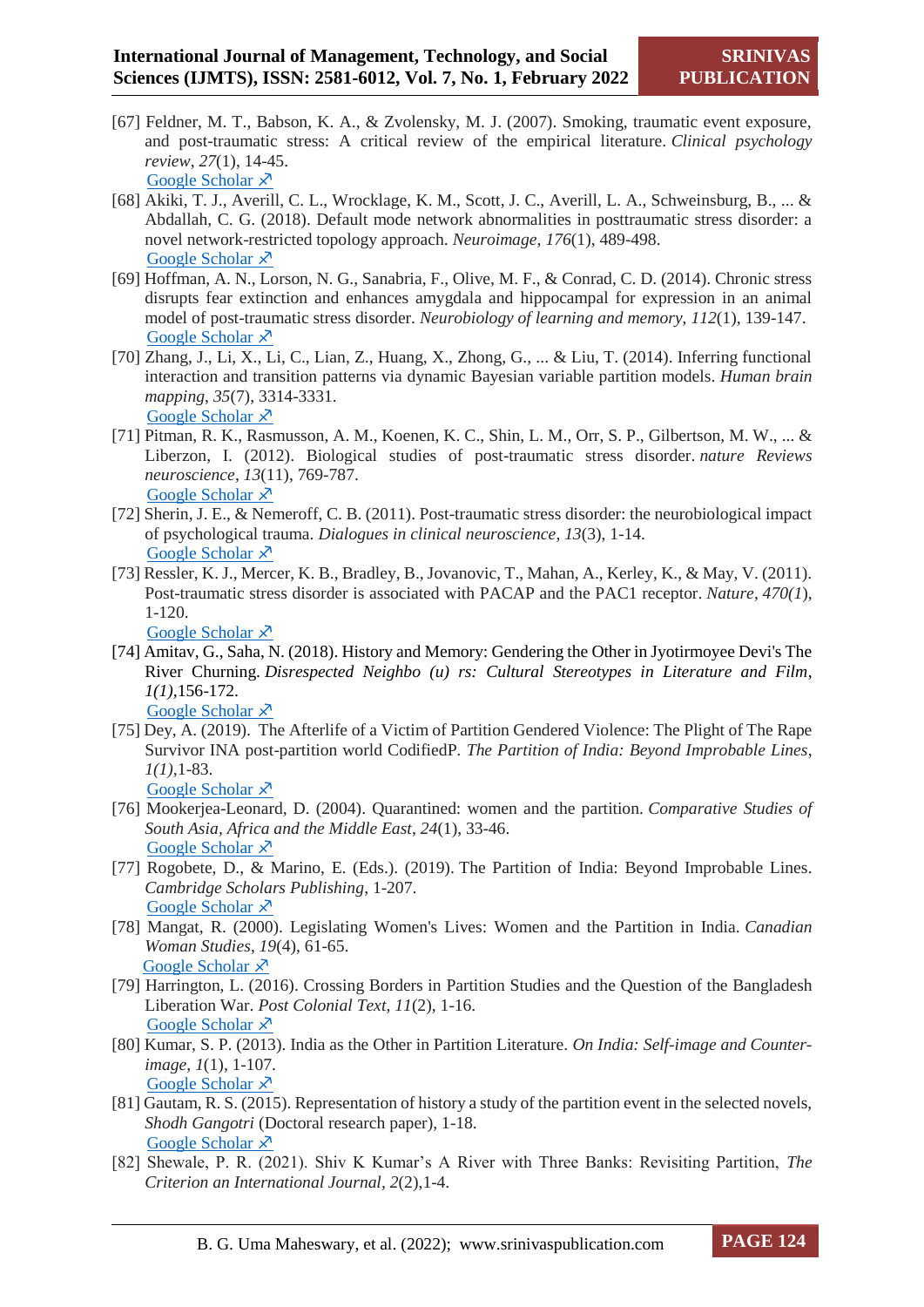[Google Scholar](https://scholar.googleusercontent.com/scholar?q=cache:qOtoxxZLd5IJ:scholar.google.com/+a+river+with+three+banks+novel&hl=en&as_sdt=0,5)  $\lambda$ 

- [83] Weiss, A. M. (2003). Challenges for Muslim women in a postmodern world. Routledge. 135-148. [Google Scholar](https://scholar.googleusercontent.com/scholar?q=cache:XFmCRU9n2rYJ:scholar.google.com/+partition+of+india+%22muslim+women%22&hl=en&as_sdt=0,5)  $\lambda$
- [84] Vasishtha, V. D. (2016). Memories of a Lost Home: Intizar Husain's Basti. *Journal of English Language and Literature*, *6*(3), 482-488. [Google Scholar](https://scholar.googleusercontent.com/scholar?q=cache:jUwvG4FWBRoJ:scholar.google.com/+shiv.k.kumar+a+river+with+three+banks+partitionnovel&hl=en&as_sdt=0,5) X
- [85] Kumar, T. A. (2015). Shiv. K. Kumar's A River with Three Banks. *Research Scholar, 3(3)*,100- 104.

[Google Scholar](http://scholar.googleusercontent.com/scholar?q=cache:WBv_inbxOGYJ:scholar.google.com/+%22shiv+k+kumar%22+three+banks&hl=en&as_sdt=0,5)  $\lambda$ <sup>7</sup>

- [86] Srivastava, P. R. (2016). Thematic Considerations of Displacement and Amitav Ghosh's The Circle of Reason, The Shadow Lines, The Glass Palace and The Sea of Poppies. *International Journal of English and Literature (IJEL)*, *6*(1), 85-96. [Google Scholar](https://scholar.googleusercontent.com/scholar?q=cache:KwRLwUUc3wcJ:scholar.google.com/+Chowdary+a+amitav+Ghosh+shadow+line&hl=en&as_sdt=0,5)  $\lambda$
- [87] Butt, N. (2008). Inventing or Recalling the Contact Zones: Transcultural Spaces in Amitav Ghosh's The Shadow Lines. *Postcolonial Text*, *4(3*), 1-16. [Google Scholar](https://scholar.googleusercontent.com/scholar?q=cache:fo6GwQOJll4J:scholar.google.com/+amitav+Ghosh+shadow+lines&hl=en&as_sdt=0,5)  $\lambda$
- [88] Misran, D. (2011). The Violence of Memory: Renarrating Partition Violence in Shauna Singh Baldwin's What the Body Remembers. *Meridians*, *11*(1), 1-25. [Google Scholar](https://read.dukeupress.edu/meridians/article-abstract/11/1/1/138527/The-Violence-of-MemoryRenarrating-Partition)  $\lambda$
- [89] Rituparna, R. (2010). South Asian partition fiction in English: from Khushwant Singh to Amitav Ghosh. *Amsterdam University Press*. 1-180 [Google Scholar](https://scholar.googleusercontent.com/scholar?q=cache:2dTZ43uvyjMJ:scholar.google.com/+partition+trauma+in+women+in+novels&hl=en&as_sdt=0,5) X<sup>7</sup>
- [90] Chaturvedi, R. (2013). The Partition of Indian Sub-continent: Problems and Literary Prospects. *Journal of Humanities and Social Science*, *17*(2), 29-41. [Google Scholar](https://scholar.googleusercontent.com/scholar?q=cache:aS32w8OUjbIJ:scholar.google.com/+partition+of+india+%22human+dimension%22&hl=en&as_sdt=0,5)  $\lambda$ <sup>7</sup>
- [91] Lester, D. (2010). Suicide and the partition of India: a need for further investigation. *Suicidology online*, *1*(1), 2-4. [Google Scholar](http://scholar.googleusercontent.com/scholar?q=cache:D4--G61G9oUJ:scholar.google.com/+partition+of+india+%22muslim+women%22&hl=en&as_sdt=0,5)  $\lambda$
- [92] Chakravorty, T. (2019). Partition of India: Through Gendered Perspectives. *The Indian Journal of Politics*, *53*(1-2), 141-148 Google [Scholar](https://scholar.googleusercontent.com/scholar?q=cache:xAJjFY-N4-MJ:scholar.google.com/+partition+of+india+%22woman%27s+land%22&hl=en&as_sdt=0,5) ×
- [93] Ganie, A. A., & Rathor, M. S. (2017). The Plight of Common People in The Partition Literature of Indian Subcontinent. *Scholarly Research Journal for Interdisciplinary Studies*, *4*(36), 7050-7058. [Google Scholar](https://scholar.googleusercontent.com/scholar?q=cache:Q2tE7DQZTa4J:scholar.google.com/+partition+novels+indian+subcontinent&hl=en&as_sdt=0,5) ×
- [94] Feng, P. C. (2011). Birth of Nations: Representing the Partition of India in Bapsi Sidhwa's Cracking India. *Chang Gung Journal of Humanities and Social Sciences*, *4*(2), 225-240. [Google Scholar](http://scholar.googleusercontent.com/scholar?q=cache:p-dzy3nqy_kJ:scholar.google.com/+partition+novels+indian+subcontinent&hl=en&as_sdt=0,5) ×
- [95] Dar, B. (2013). The Theme of Partition in Khushwant Singh's Novel Train to Pakistan. *International Journal of English Language and Linguistic Research*, *1*(1), 21-23. [Google Scholar](https://scholar.googleusercontent.com/scholar?q=cache:diyK4nzIzKcJ:scholar.google.com/+partition+novels+indian+subcontinent&hl=en&as_sdt=0,5) ×
- [96] Akhtar, N., Baishya, A. R., Bhavnani, N., Chattha, I., Ghosh, A., Haq, K., & Yumnam, B. (2016). Revisiting India's Partition: New Essays on Memory, Culture, and Politics. *Lexington Books*. 1-359 [Google Scholar](https://books.google.com/books/about/Revisiting_India_s_Partition.html?id=tmA0DAAAQBAJ)  $\lambda$
- [97] Alwan, H. K., & Hudayoyo, E. (2021). The Perspective of Woman in Anita Desai's Novel Clear Light of Day. *Journal of Language Studies*, *4*(4), 1-21. [Google Scholar](https://scholar.googleusercontent.com/scholar?q=cache:HHF8tgchf-8J:scholar.google.com/+partition+fiction+%22perspective+of+women%22&hl=en&as_sdt=0,5)  $\lambda$
- [98] Mehmood, S. (2019). Voicing The Silences: Women in Contemporary Pakistani Fiction In English. *Pakistan Journal of Gender Studies*, *18*(1), 113-128. [Google Scholar](https://scholar.googleusercontent.com/scholar?q=cache:AIS5Om5l0YMJ:scholar.google.com/+partition+fiction+%22perspective+of+women%22&hl=en&as_sdt=0,5) ×
- [99] Profitt, N. J. (2000). Women Survivors, Psychological Trauma, and the Politics of Resistance. *Psychology Press*. 1-276. [Google Scholar](https://books.google.com/books/about/Women_Survivors_Psychological_Trauma_and.html?id=TdtwHrSHcusC) ×